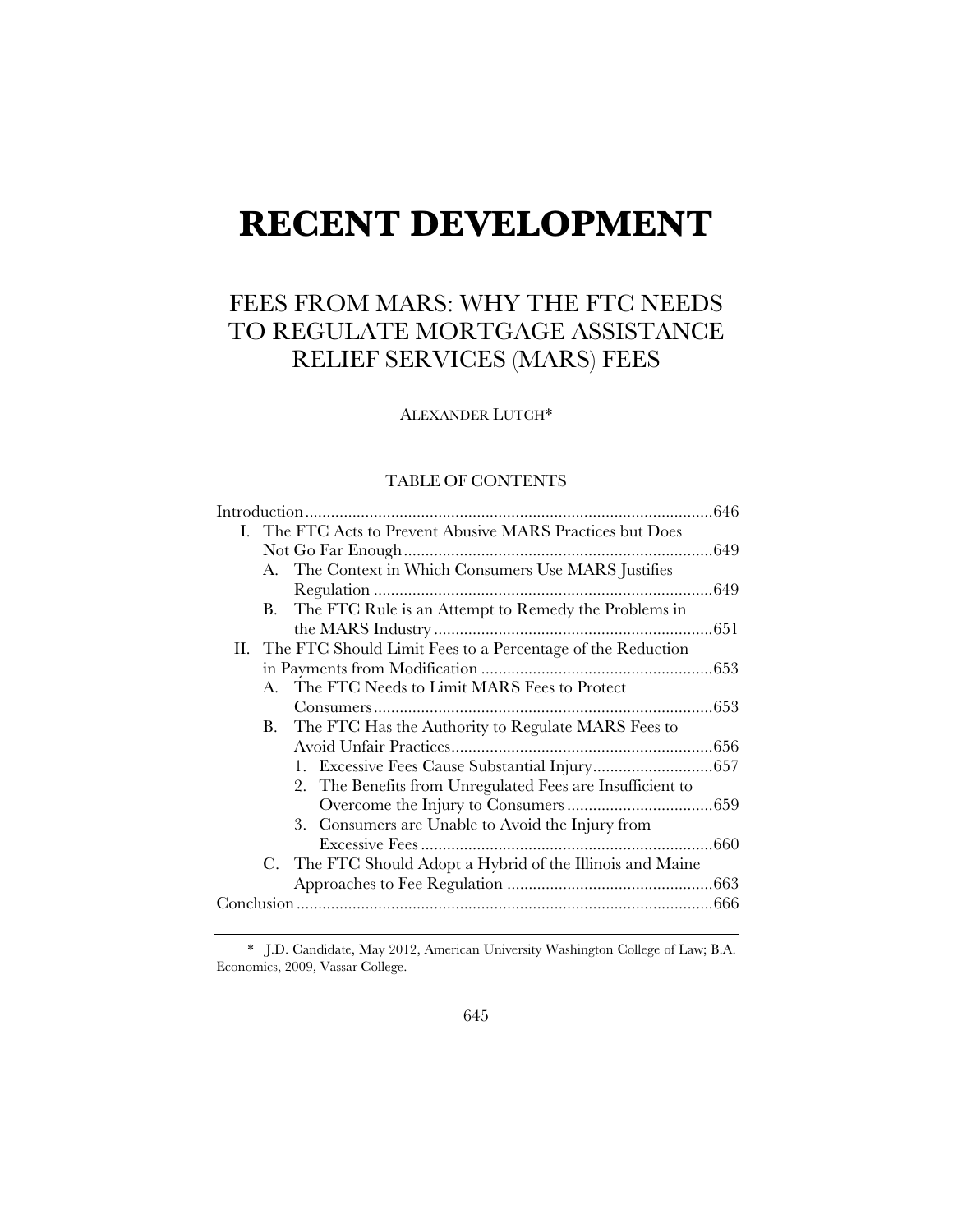#### **INTRODUCTION**

The recent financial crisis has had far-reaching consequences particularly for homeowners, who have felt the effects of falling real estate values and high unemployment.<sup>1</sup> In response to the difficulties that these homeowners have faced in keeping current with their mortgage payments, the government has provided free services to help those struggling to obtain loan modifications.2 The government has also offered incentives for creditors to work with borrowers to avoid foreclosure.3 Despite these efforts, however, 2.9 million properties entered the foreclosure process in 2010,4 and over 2.7 million loan payments were more than sixty days past due nationwide in the first quarter of 2010.5 Many have criticized the government's efforts as being incapable of achieving lasting results and having helped far fewer homeowners than originally intended.<sup>6</sup> Within this

<sup>1.</sup> For a discussion of the causes and effects of the financial crisis, see generally BETHANY MCLEAN & JOE NOCERA, ALL THE DEVILS ARE HERE: THE HIDDEN HISTORY OF THE FINANCIAL CRISIS (2010) (tracing the causes of the financial crisis to securitization of mortgages, aggressive mortgage origination practices, and insufficient investigation of the quality of securitized loans).

<sup>2.</sup> The government, through the U.S. Department of the Treasury (Treasury) and the U.S. Department of Housing and Urban Development (HUD), encouraged the creation of the "HOPE NOW" alliance, which provides outreach services and operates a hotline to advise homeowners. *See generally* HOPE NOW: SUPPORT AND GUIDANCE FOR HOMEOWNERS, http://www.hopenow.com (last visited Aug. 1, 2011).

<sup>3.</sup> As part of the Troubled Asset Relief Program (TARP), Treasury created the Home Affordable Modification Program (HAMP), which gives incentives for servicers to reduce the proportion of a borrower's loan payments to monthly income. U.S. GOV'T ACCOUNTABILITY OFFICE, GAO-10-787, HOMEOWNERSHIP PRESERVATION: FEDERAL EFFORTS TO COMBAT FORECLOSURE RESCUE SCHEMES ARE UNDER WAY, BUT IMPROVED PLANNING ELEMENTS COULD ENHANCE PROGRESS 4–5 (2010), http://www.gao.gov/ new.items/d10787.pdf; *see also* Edmund L. Andrews, *Mortgage Plan Targets up to Four Million Homeowners*, N.Y. TIMES, Mar. 5, 2009, http://www.nytimes.com/2009/03/05/ business/economy/05loan.html (explaining the incentives offered by HAMP, such as money from the government for reducing homeowners' payments to no more than 38% of a household's gross monthly income).

<sup>4.</sup> Janna Herron, *Banks Repossessed Million Homes in 2010*, WASH. TIMES, Jan. 13, 2011, http://www.washingtontimes.com/news/2011/jan/13/banks-repossessed-1-million-homes-2010. In Nevada, the state with the greatest number of homes entering foreclosure, one in every eleven homes entered the foreclosure process in 2010. *Id.*

<sup>5.</sup> U.S. GOV'T ACCOUNTABILITY OFFICE, *supra* note 3, at 3.

<sup>6</sup>*. See, e.g.*, Robbie Whelan & Anthony Klan, *Banks Boost Mortgage Assistance*, WALL ST. J., Feb. 1, 2011, at A5 (comparing the roughly 2 million permanent loan modifications resulting from direct bank negotiations with borrowers to the 521,630 homeowners who had received help from HAMP); Alan White, *Latest HAMP Report: Treasury Program a Failure*, CONSUMER L. & POL'Y BLOG (Feb. 17, 2010, 10:49 PM), http://pubcit.typepad.com/ clpblog/2010/02/latest-hamp-report-treasury-program-a-failure.html (describing statistics from Treasury as showing the HAMP program's failure, particularly because of the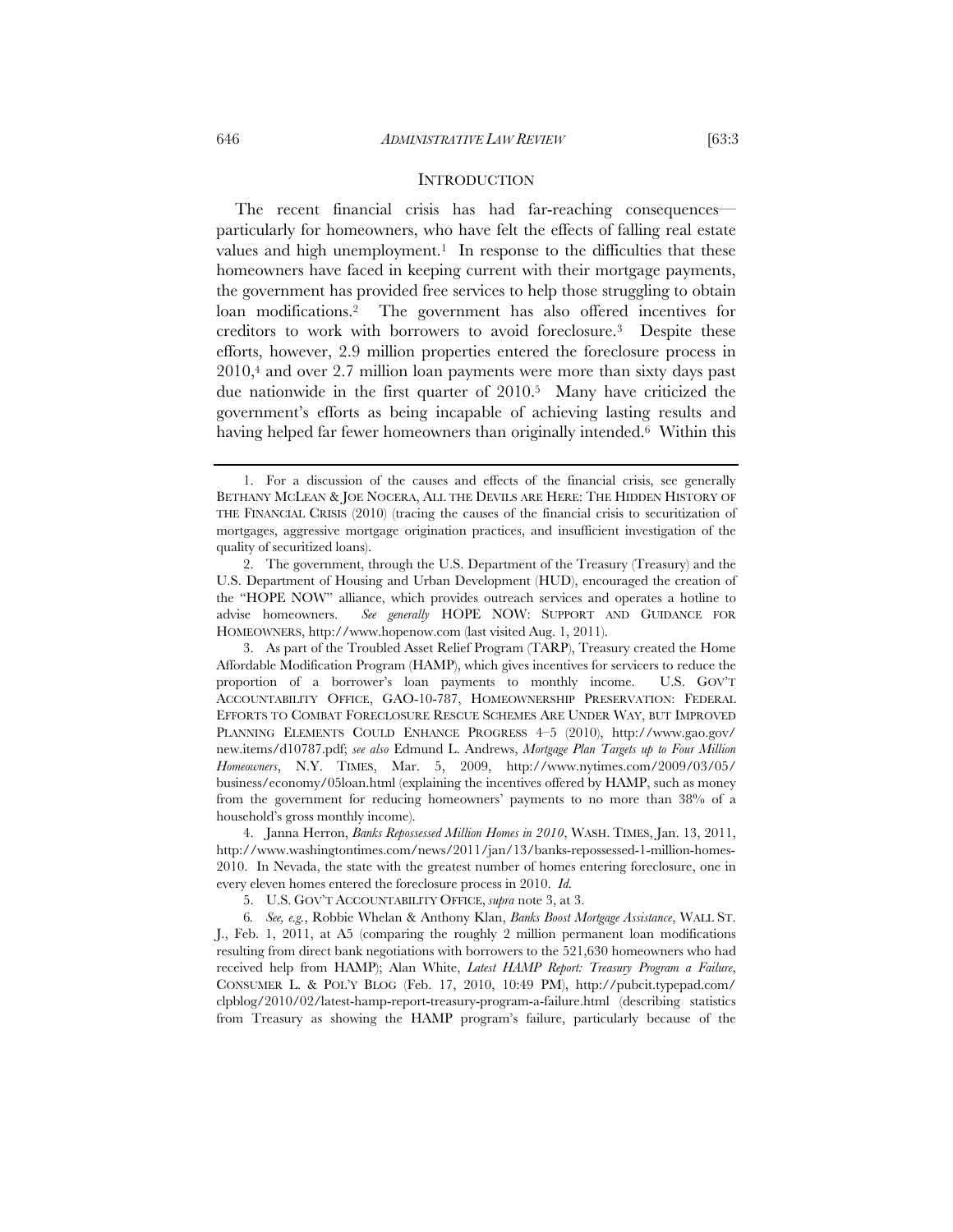context of high demand for assistance in avoiding foreclosure, the number of mortgage foreclosure rescue and modification services has increased dramatically.7

Mortgage assistance relief service (MARS) providers offer to help struggling homeowners avoid foreclosure by negotiating with creditors on their behalf, usually for loan modifications.8 These providers charge a fee for their services and often require payment before concluding successful negotiations on the homeowner's behalf.9 Thus, even if the provider fails to avoid foreclosure or negotiate a modification, it will still charge the homeowner—despite the fact that the homeowners who use the services are those who are often already on the verge of bankruptcy.10

The Federal Trade Commission (FTC) adopted a rule, pursuant to the  $2009$  Omnibus Appropriations Act<sup>11</sup> and Credit Card Accountability Responsibility and Disclosure Act of 2009 (Credit CARD Act),<sup>12</sup> which bars MARS providers from making certain false or misleading claims,13 institutes certain disclosure requirements relating to these services, $14$  and prohibits companies from charging up-front fees.15 The rule became effective on December 29, 2010.16

Section 322.5 of the FTC's rule, which prohibits MARS providers from charging up-front fees, will likely have a substantial effect on the industry

8. Mortgage Assistance Relief Services, 75 Fed. Reg. 75,092, 75,093 (Dec. 1, 2010) (codified at 16 C.F.R. pt. 322).

temporary nature of the achieved modifications). Part of the reason for HAMP's ineffectiveness is that it does not directly target redefault rates, which are a key element of servicers' calculations in assessing proposed modifications. Adam J. Levitin & Tara Twomey, *Mortgage Servicing*, 28 YALE J. ON REG. 1, 77–78 (2011).

<sup>7.</sup> NAT'L CMTY. REINVESTMENT COAL., FORECLOSURE RESCUE SCAMS: A NIGHTMARE COMPLICATING THE AMERICAN DREAM 4 (2010), http://www.ncrc.org/ images/stories/pdf/research/foreclosure%20rescue%20scams%20-%20%20nightmare% 20complicating%20the%20american%20dream.pdf. For example, the Federal Trade Commission (FTC) received 7,927 complaints about Mortgage Assistance Relief Services (MARS) in 2009, compared to 1 in 2008. *Id.* at 28.

<sup>9</sup>*. Id.* at 75,114.

<sup>10</sup>*. See infra* note 79 and accompanying text (noting MARS consumers' desperation by the time they engage such services).

<sup>11.</sup> Omnibus Appropriations Act, 2009, Pub. L. No. 111-8, § 626(a), 123 Stat. 524, 678 (2009).

<sup>12.</sup> Credit Card Accountability Responsibility and Disclosure (Credit CARD) Act of 2009, Pub. L. No. 111-24, § 511(a), 123 Stat. 1734, 1763–64 (2009).

<sup>13.</sup> Mortgage Assistance Relief Services, 16 C.F.R. § 322.3 (2011).

<sup>14</sup>*. Id.* § 322.4.

<sup>15</sup>*. Id.* § 322.5.

<sup>16.</sup> Mortgage Assistance Relief Services, 75 Fed. Reg. 75,092, 75,092 (Dec. 1, 2010) (codified at 16 C.F.R. pt. 322). With respect to charging up-front fees, the rule became effective on January 31, 2011. 16 C.F.R. § 322.5.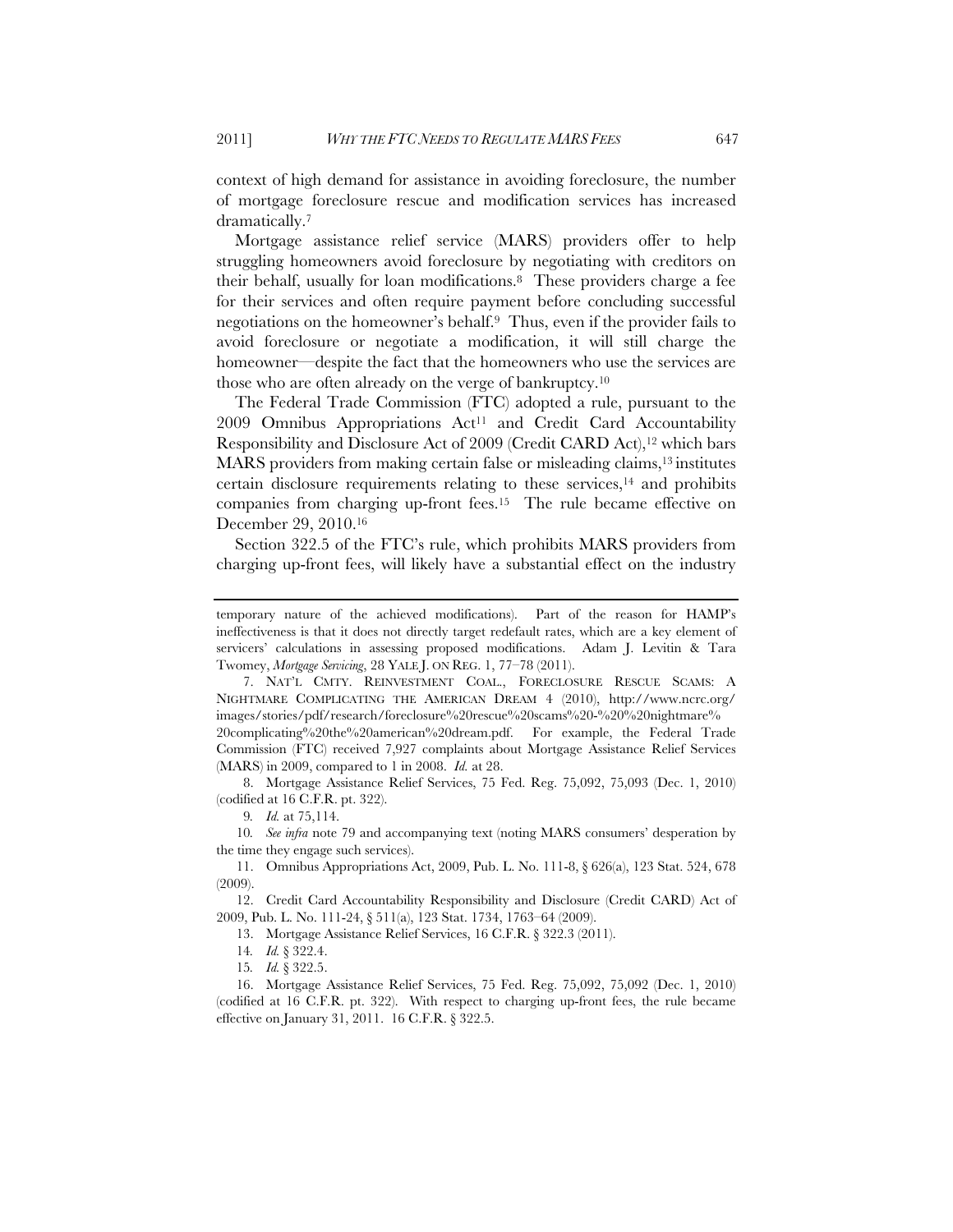and its customers.17 Specifically, this section of the rule prohibits any MARS provider from "collecting any fees until the provider negotiates, and the consumer executes, a written agreement for mortgage relief with the lender or servicer."18 The rule requires providers to give borrowers a written description of the differences between their current situations and the proposed modifications and to notify consumers that they can accept or reject the proposed modifications.19 Thus, a borrower must accept the modification before she will owe any fees.

The FTC's rule will hopefully curb the most abusive practices of MARS providers. The requirement that MARS providers present borrowers with a new payment plan before they can charge fees should stop these companies from taking money without ever contacting lenders—a practice which has been unfortunately common.<sup>20</sup> Further, the requirement that borrowers actually agree to the new arrangement, by giving the borrower the ability to reject a modification and avoid paying the MARS provider, should provide some incentive for MARS providers to negotiate an arrangement that will result in a material change for the borrower.

The rule as enacted, however, does not fully protect borrowers from all abusive practices. As the FTC notes in its Statement of Basis and Purpose, MARS consumers are generally inexperienced with such services.<sup>21</sup> While the prohibition on advance fees goes a long way toward solving consumers' problems, this inexperienced group of consumers needs further protections to ensure that MARS providers do not trick them into accepting modifications that leave them no better off—or potentially even worse off than if they had not used such services. Given the numerous claims that the FTC has made against MARS providers for fraud and deception under

<sup>17</sup>*. See, e.g.*, Comments of the National Consumer Law Center, Notice of Proposed Rulemaking: Mortgage Assistance Relief Services, at 3 (Mar. 29, 2010), http://www.ftc.gov/os/comments/mars-nprm/546727-00049.pdf ("The single most important provision is section 322.5 . . . . Requiring [MARS] providers to earn their fee before being paid will rid the market of those who specialize in nothing more than 'take the money and run.'"). *But see* Comments of 1st American Law Center, Inc., Need to Protect Flaws in FTC Proposed Rule for Mortgage Assistance Services from Worsening Foreclosure Crisis, at 2 (Mar. 25, 2010), http://www.ftc.gov/os/comments/mars-nprm/546727- 00032.pdf (arguing that the prohibition of up-front fees is one of the "largest flaws" in the proposed rule).

<sup>18.</sup> Mortgage Assistance Relief Services, 75 Fed. Reg. at 75,114.

<sup>19. 16</sup> C.F.R. § 322.5(b)–(d).

<sup>20</sup>*. See* Mortgage Assistance Relief Services, 75 Fed. Reg*.* at 75,116 (justifying the rule change because this abusive practice "causes or is likely to cause substantial injury to consumers").

<sup>21</sup>*. Id.* at 75,119.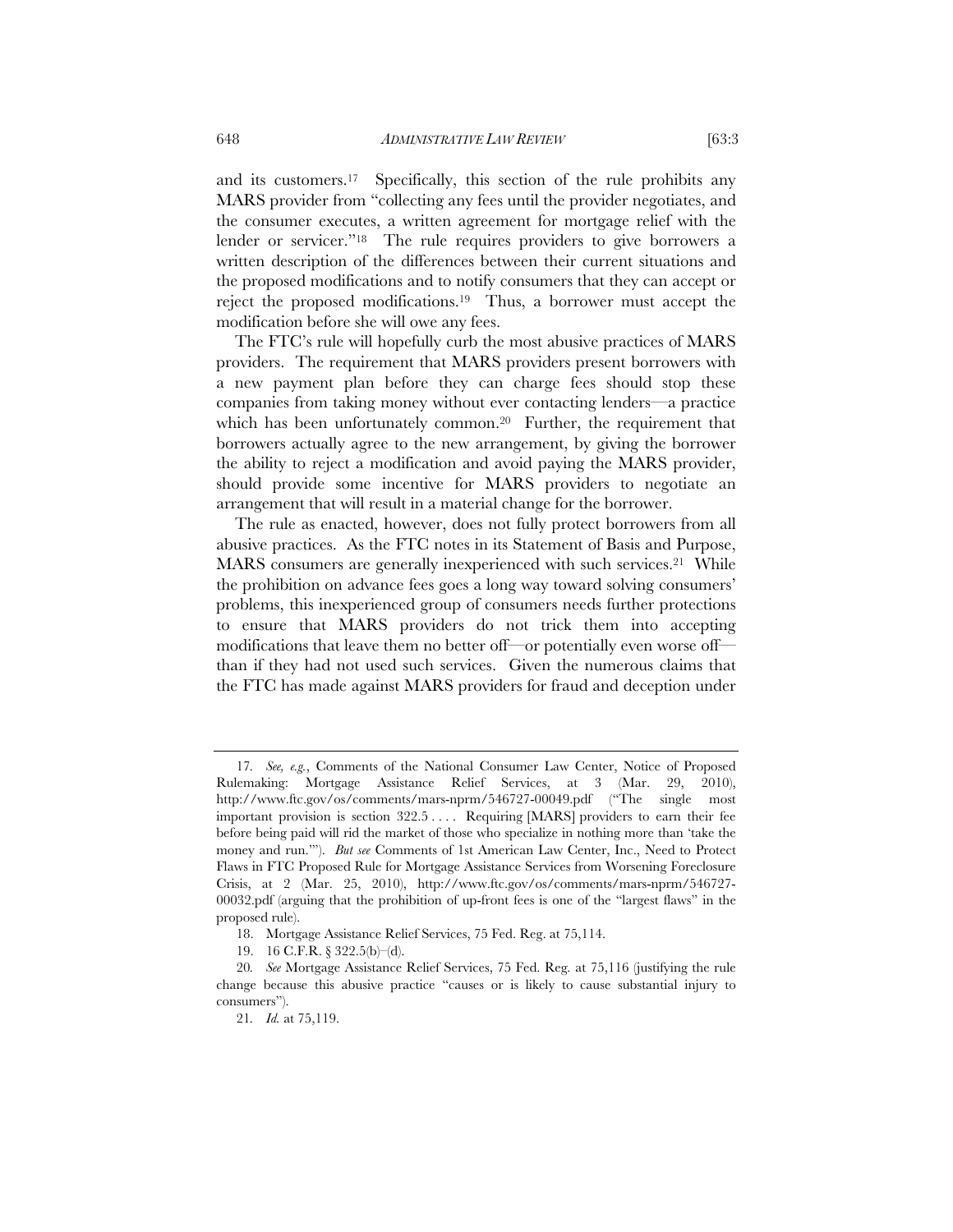the existing regulatory framework,<sup>22</sup> it is clear that such providers often leave consumers worse off for having used their services.

Thus, this Recent Development argues that, while prohibiting MARS providers from charging up-front fees is a step in the right direction, the FTC should go further and require that fees be tied to the amount of savings the providers obtain for borrowers. This requirement would protect borrowers from paying a MARS provider more for its services than they end up saving. Such a fee structure would strengthen the resulting arrangement: a borrower will be in a better position after using MARS than before negotiating with a lender, making the borrower less likely to default. If a MARS provider fails to negotiate a beneficial modification, at least the borrower will not have given the provider any money that might otherwise have been used to pay down the borrower's debt.

Part I of this Recent Development describes the context of desperation in which MARS providers operate and outlines the components of the FTC's rule. Part II explains the insufficiency of the FTC's rule as adopted because it allows MARS providers to appropriate borrowers' savings from modifications, shows that the FTC has the authority to regulate fees, and suggests that the FTC adopt a fee regulation that is a hybrid of the regulations currently in place in Maine and Illinois. Without such regulation, there is a danger that MARS consumers who manage to obtain modifications will nevertheless redefault, making MARS effectively useless.23

# I. THE FTC ACTS TO PREVENT ABUSIVE MARS PRACTICES BUT DOES NOT GO FAR ENOUGH

#### *A. The Context in Which Consumers Use MARS Justifies Regulation*

The MARS industry has been plagued by abusive practices. In addressing the need for MARS regulation, FTC Chairman Jon Leibowitz noted that "scammers, often armed with official looking documents and false claims of connection to government programs for homeowners, sell legal services they can't—and don't deliver," and that, "[h]undreds of thousands of consumers have lost hundreds of millions of dollars this

<sup>22.</sup> The Statement of Basis and Purpose notes: "The FTC and state law enforcement agencies have collectively filed over two hundred cases against MARS providers." *Id.* at 75,116.

<sup>23</sup>*. See infra* Part II.A. (explaining that factors such as the typical MARS consumer's frail financial situation and desperation make disclosure-based regulation insufficient to ensure the usefulness of MARS services); *infra* note 33 and accompanying text (noting that many borrowers have redefaulted on loans following modifications).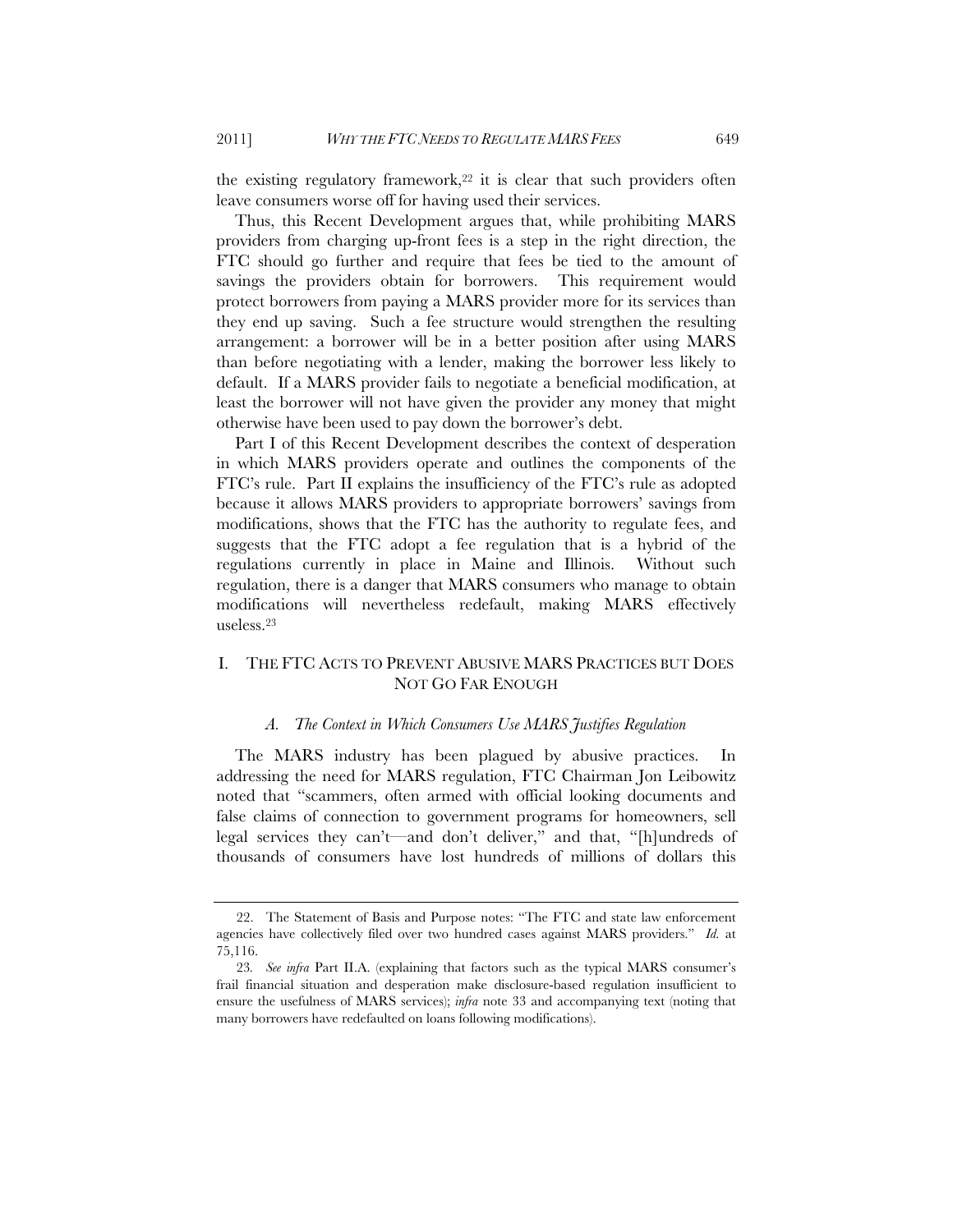way."24 The roots of this situation parallel those of the mortgage crisis that led to such high demand for MARS. In the case of the mortgage crisis, borrower ignorance about loan terms led to a situation in which many borrowers were not able to afford their mortgages and thus defaulted on their payments.25 This operated in conjunction with questionable mortgage-origination practices through which lenders pushed borrowers into loans that were often not appropriate for them.26 Many of the

individuals previously involved in mortgage origination are now offering MARS.27 Given that disclosure requirements at the lending stage failed to prevent the current foreclosure crisis,<sup>28</sup> it seems unlikely that disclosures at the modification stage will fare significantly better.

While the MARS industry has been defrauding consumers, servicers have been largely unwilling to modify loans.<sup>29</sup> This is in part because of

26*. See generally* MCLEAN & NOCERA, *supra* note 1 (tracing the causes of the financial crisis to, among others, cut throat mortgage-origination practices at subprime lenders). *See also* Jeff Sovern, *Preventing Future Economic Crises Through Consumer Protection Law or How the Truth in Lending Act Failed the Subprime Borrowers*, 71 OHIO ST. L.J. 761, 773–74 (2010) (noting that some mortgage originators misstated mortgage payments and then disclosed the true payments at closing, at which point borrowers were less likely to walk away from a mortgage).

29*. See, e.g.*, Alan M. White, *Deleveraging the American Homeowner: The Failure of 2008*

<sup>24</sup>*. Bogus Mortgage Relief Schemes Targeted by FTC*, BANKING & FIN. SERVS. POL'Y REP., Jan. 2011, at 19.

<sup>25</sup>*. See* Debra Pogrund Stark & Jessica M. Choplin, *A Cognitive and Social Psychological Analysis of Disclosure Laws and Call for Mortgage Counseling to Prevent Predatory Lending*, 16 PSYCHOL. PUB. POL'Y & L. 85, 88 (2010) ("The continued governmental policy of relying upon disclosure laws as the primary means to protect homeowners from predatory loans was based on the notion that with such laws a properly functioning mortgage market could be maintained . . . . This notion was proven to be false in light of the massive scale of predatory home lending that contributed to the high level of foreclosures . . . ."). Many homeowners also took out adjustable rate mortgages, meaning that their monthly payments would increase substantially once rates reset, in hopes of higher income in the future; many of these homeowners ended up defaulting when their rates reset. *See, e.g.*, Brent T. White, *Underwater and Not Walking Away: Shame, Fear, and the Social Management of the Housing Crisis*, 45 WAKE FOREST L. REV. 971, 987–88 (2010) (describing homeowners' "optimistic overconfidence" in taking out adjustable rate mortgages).

<sup>27</sup>*. See* LAUREN K. SAUNDERS ET AL., NAT'L CONSUMER LAW CTR., DESPERATE HOMEOWNERS: LOAN MOD SCAMMERS STEP IN WHEN LOAN SERVICERS REFUSE TO PROVIDE RELIEF 12–13 (2009), http://www.nclc.org/images/pdf/foreclosure\_mortgage/ scam/loanmodscamsreport0709.pdf (describing connections between former subprime lenders and MARS providers and also giving examples of job postings by MARS providers explaining desirability of mortgage experience); Comments of 1st American Law Center, Inc., *supra* note 17, at 10 ("Traditionally [MARS providers] will focus on the hiring of underwriters, processors, and forensic loan auditors.").

<sup>28</sup>*. See, e.g.*, Sovern, *supra* note 26, at 773–76 (arguing that ineffective disclosures required by the Truth in Lending Act contributed to the foreclosure crisis).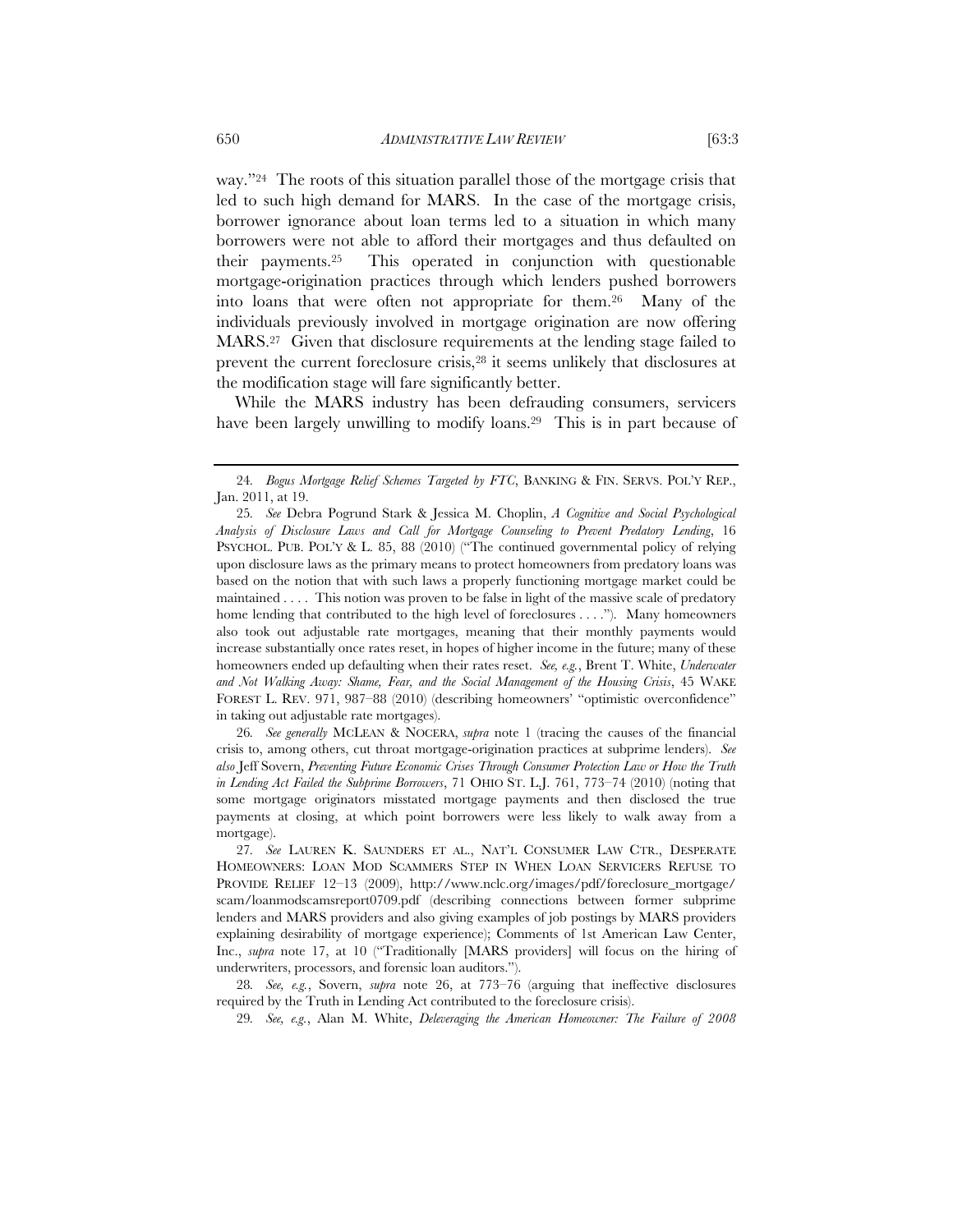poorly structured incentives for servicers, who often make more money through foreclosure than modification.30 Further, even when borrowers do manage to obtain modifications, these are often insufficient.<sup>31</sup> This shows the importance of the National Consumer Law Center's plea that the rule "require the modification to be *affordable* . . . . A modification that lowers the consumer's payments but is still unaffordable does not provide a genuine benefit to the homeowner."32 Further validating this concern is the number of borrowers who have redefaulted after obtaining loan modifications.33 Thus, there is a great need for MARS regulation.

#### *B. The FTC Rule is an Attempt to Remedy the Problems in the MARS Industry*

In response to this need for regulation, Congress included in the Omnibus Appropriations Act of 2009 the requirement that ninety days after its enactment, "the Federal Trade Commission shall initiate a rulemaking proceeding with respect to mortgage loans . . . ."34 With the Credit CARD Act, Congress amended this directive to explain, "such

31*. See* White, *supra* note 29, at 1124 ("[T]he typical voluntary modifications of 2008 were not unlike the subprime loan originations they were meant to resolve: borrowers were kept in debt exceeding home values and exceeding their ability to amortize, with deferrals of interest, balloon payments, and temporary low interest rates."). Such insufficient modifications have led to high redefault rates, exacerbating the problem of servicers' unwillingness to offer affordable modifications. *See id.* at 1124, 1129 (noting high redefault rates and explaining that servicers' models for assessing the costs of modifications account for redefault rates, where higher redefault rates suggest that a modification will be more expensive to the servicer).

32. Comments of the National Consumer Law Center, *supra* note 17, at 18.

33*. See* Charles Duhigg, *Fighting Foreclosures*, *F.D.I.C. Chief Draws Fire*, N.Y. TIMES, Dec. 11, 2008, at A1 ("This week, the Office of the Comptroller of the Currency reported that more than half of at-risk borrowers whose loan terms were changed this year by banks . . . had already redefaulted on their payments.").

34. Omnibus Appropriations Act, 2009, Pub. L. No. 111–8, § 626(a), 123 Stat. 524, 678 (2009). In directing that rules be promulgated in accordance with 5 U.S.C. § 553 (2006), the Act allows for a faster rulemaking process than typical under the Magnuson– Moss procedures set forth in 15 U.S.C. § 57a (2006). *See Legislative Solutions for Preventing Loan Modification and Foreclosure Rescue Fraud: Hearing Before the Subcomm. on Hous. & Cmty. Opportunity of the H. Comm. on Fin. Servs.*, 111th Cong. 113 (2009) [hereinafter *Hearing*] (prepared statement of the FTC) ("This new legislation allows the FTC to use the relatively streamlined notice and comment rulemaking procedures under Section 553 of the Administrative Procedure Act (APA) in promulgating these rules . . . .").

*Voluntary Mortgage Contract Modifications*, 41 CONN. L. REV. 1107, 1117 (2009) ("Modifications for [November 2008] ranged from a negligible fraction of none for forty-seven [of eighty] servicers to 35% of all mortgages in foreclosure for one servicer.").

<sup>30</sup>*. See* Levitin & Twomey, *supra* note 6, at 69–71 (describing servicers' fee structures and explaining why these make servicers unwilling to negotiate modifications, particularly those that reduce mortgage principal).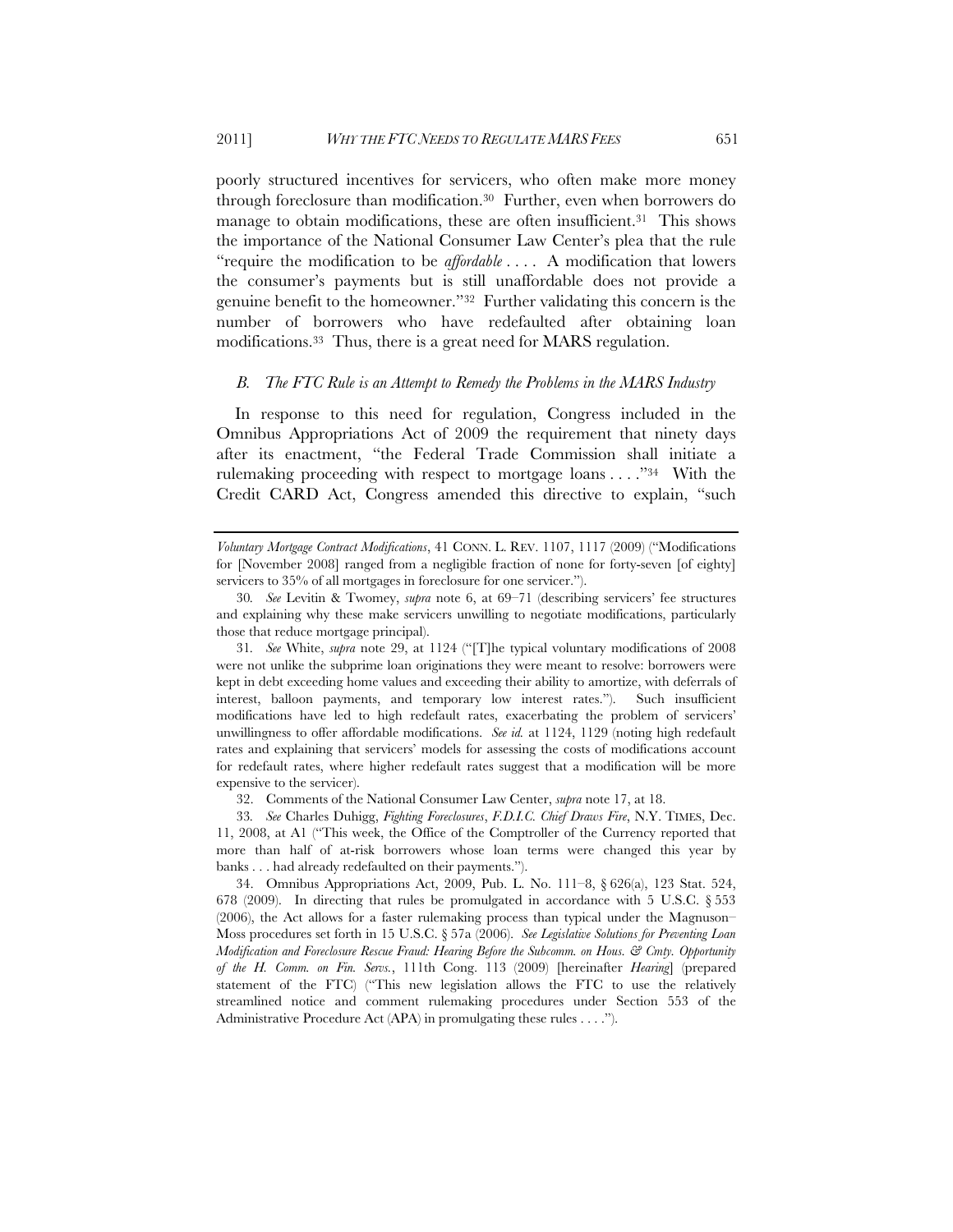rulemaking shall relate to unfair or deceptive acts or practices regarding mortgage loans, which may include unfair or deceptive acts or practices involving loan modification and foreclosure rescue services."35 In response, the FTC adopted its rule regulating MARS, in which it defines a mortgage assistance relief service as:

[A]ny service, plan, or program, offered or provided to the consumer in exchange for consideration, that is represented . . . to assist or attempt to assist the consumer with  $\ldots$  [n]egotiating, obtaining, or arranging a modification of any term of a dwelling loan, including a reduction in the amount of interest, principal balance, monthly payments, or fees.<sup>36</sup>

The rule regulates MARS providers in three important ways. It (1) sets forth a list of prohibited representations<sup>37</sup> and required disclosures;<sup>38</sup> (2) prohibits advance fees;<sup>39</sup> and  $(3)$  imposes recordkeeping requirements.<sup>40</sup>

The rule addresses some significant problems with the MARS industry,<sup>41</sup> and the prohibition on advance fees is likely to curb some of the industry's most abusive practices.42 Further, not only does this section of the rule

38. 16 C.F.R. § 322.4. Providers must disclose that a borrower may discontinue the use of the MARS provider's service at any time, that a borrower may accept or reject an offer from her lender, and that if she rejects it, she will not have to pay for the provider's services. *Id.* § 322.4(b)(i).

39*. Id*. § 322.5(a).

40*. Id.* § 322.9. These requirements are meant to aid in regulating the industry and investigating providers for legal compliance. Mortgage Assistance Relief Services, 75 Fed. Reg. at 75,134.

41. For example, the restrictions on representations should help avoid situations in which MARS providers promise to achieve results and then leave borrowers worse off when they fail to do so because of the time wasted while borrowers assumed that the provider was achieving results. *See* Allison D. Matthews, Comment, *To Stop a Predator: Is a Complete Ban on For-Profit Foreclosure Rescue Operations the Best Way to Prevent Equity Stripping?*, 20 LOY. CONSUMER L. REV. 477, 487 (2008) ("Even if a consumer may never have to pay the consultant if service is not rendered . . . the foreclosure consultant still has wasted the homeowner's valuable time, which could have been spent seeking legitimate guidance and aid.").

42*. See supra* note 17 and accompanying text (describing the importance of an up-front

<sup>35.</sup> Credit CARD Act, Pub. L. No. 111–24, § 511(a), 123 Stat. 1734, 1763–64 (2009).

<sup>36.</sup> 16 C.F.R. § 322.2(i)(2) (2011).

<sup>37</sup>*. Id.* § 322.3. Significantly, this section of the rule prohibits a MARS provider from "[r]epresenting . . . that a consumer cannot or should not contact or communicate with his or her lender or servicer." *Id.* § 322.3(a). This is meant to address the situation in which the MARS provider tries to hide its failure to provide any service to a borrower by cutting the borrower off from her servicer. *See* Mortgage Assistance Relief Services, 75 Fed. Reg. 75,092, 75,106 (Dec. 1, 2010) (codified at 16 C.F.R. pt. 322) (explaining that the harm from such an instruction is the deprivation of information about "whether the provider is actually performing"). The rule also prohibits providers from "[m]isrepresenting . . . [t]he likelihood of negotiating, obtaining, or arranging any represented service or result." 16 C.F.R. § 322.3(b)(1).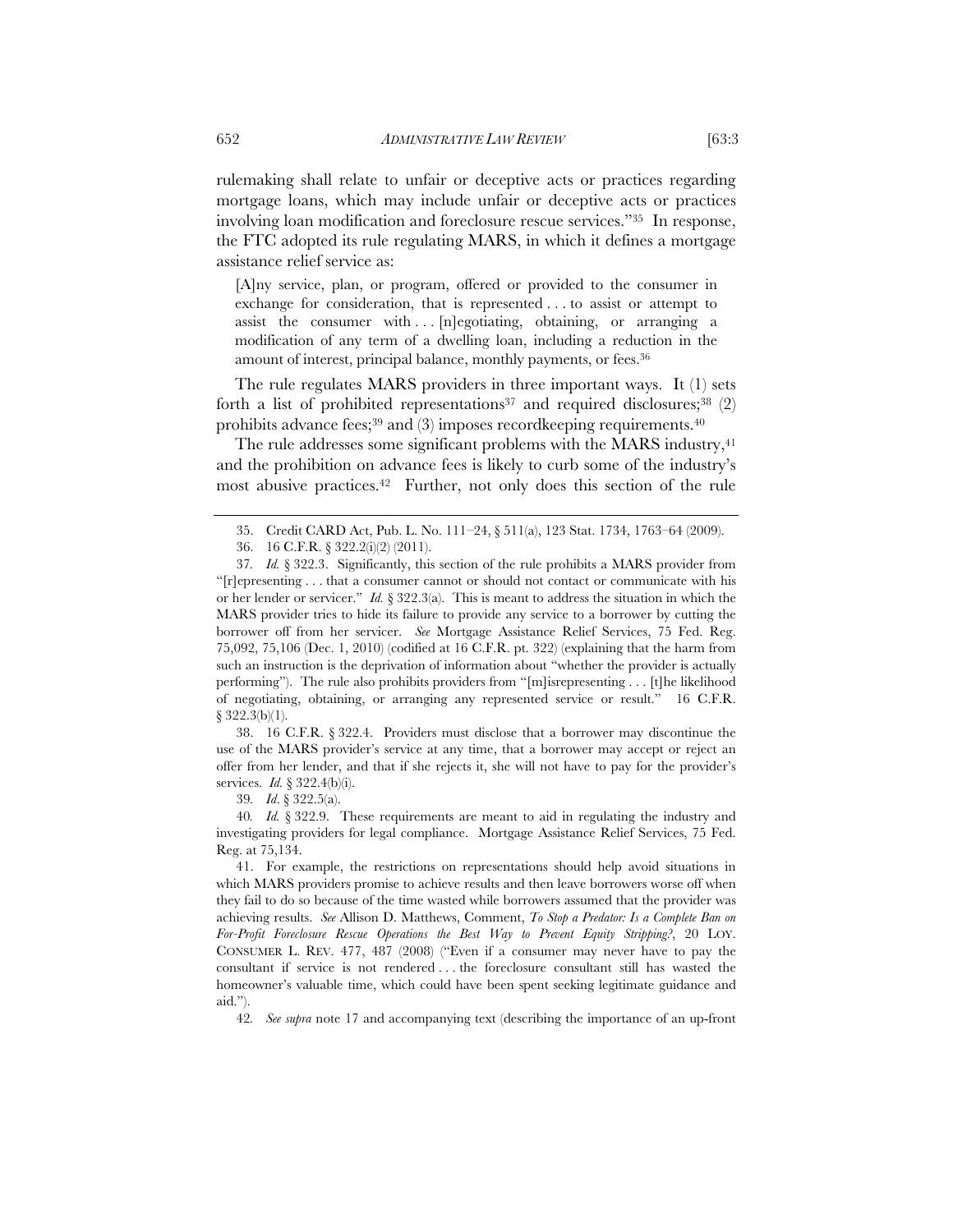prohibit charging fees up-front, but it also requires the execution of a modification before a MARS provider can charge fees.43 Thus, in theory, an informed MARS consumer should not pay a MARS provider who does not perform a beneficial service. The FTC declined, however, to impose any restrictions on the magnitude of the fees that MARS providers can charge.44 This lack of regulation regarding the MARS fees themselves limits the effectiveness of the rule because it allows providers to continue to provide services that are worth less than the fees they charge.45

## II. THE FTC SHOULD LIMIT FEES TO A PERCENTAGE OF THE REDUCTION IN PAYMENTS FROM MODIFICATION

#### *A. The FTC Needs to Limit MARS Fees to Protect Consumers*

The FTC rule relies on mandatory disclosures to keep MARS providers from continuing their prior unfair practices.<sup>46</sup> The disclosures required in conjunction with execution of a modification may be insufficient to avoid situations in which consumers do not benefit from MARS.<sup>47</sup> One concern is that consumers may not fully process these disclosures and therefore may be willing to agree to a modification that is insufficient to achieve a lasting solution.<sup>48</sup> At the loan-origination stage, one author found that "brokers"

fee ban to ensure that providers do not take fees up-front and then fail to provide any services).

<sup>43. 16</sup> C.F.R. § 322.5(a). By making payment contingent upon execution of a modification, the rule avoids some disputes over what a MARS provider has actually represented that it will accomplish, since a borrower can theoretically reject a proposed modification if the provider fails to achieve the promised results.

<sup>44.</sup> Mortgage Assistance Relief Services, 75 Fed. Reg. at 75,122. The FTC only explains why it did not adopt a static fee cap, not why it declined to adopt a dynamic cap such as this Comment proposes. *Id.*

<sup>45</sup>*. See infra* Part II.A. (outlining the need for regulation of MARS fees to ensure that such services provide value to consumers).

<sup>46.</sup> In particular, the rule requires disclosures about MARS generally and disclosures associated with executing a modification and charging of fees upon execution. 16 C.F.R. §§ 322.4, 322.5(b).

<sup>47.</sup> The disclosures required under the Real Estate Settlement Procedures Act (RESPA) in the context of mortgage settlement fees provide a cautionary example of the limits of disclosures. *See, e.g.*, Elizabeth Renuart & Jen Douglas, *The Limits of RESPA: An Empirical Analysis of the Effects of Mortgage Cost Disclosures* 1, 13 (Albany Law Sch., Research Paper No. 10-13, 2010), *available at* http://ssrn.com/abstract=1635841 (describing RESPA's goal of "rais[ing] market efficiencies and price competition by creating savvy shoppers" but finding that mortgage closing costs nevertheless increased dramatically in the decades following RESPA's enactment).

<sup>48.</sup> There is a growing literature on the ineffectiveness of disclosures. *Cf.* William N. Eskridge, Jr., *One Hundred Years of Ineptitude: The Need for Mortgage Rules Consonant with the*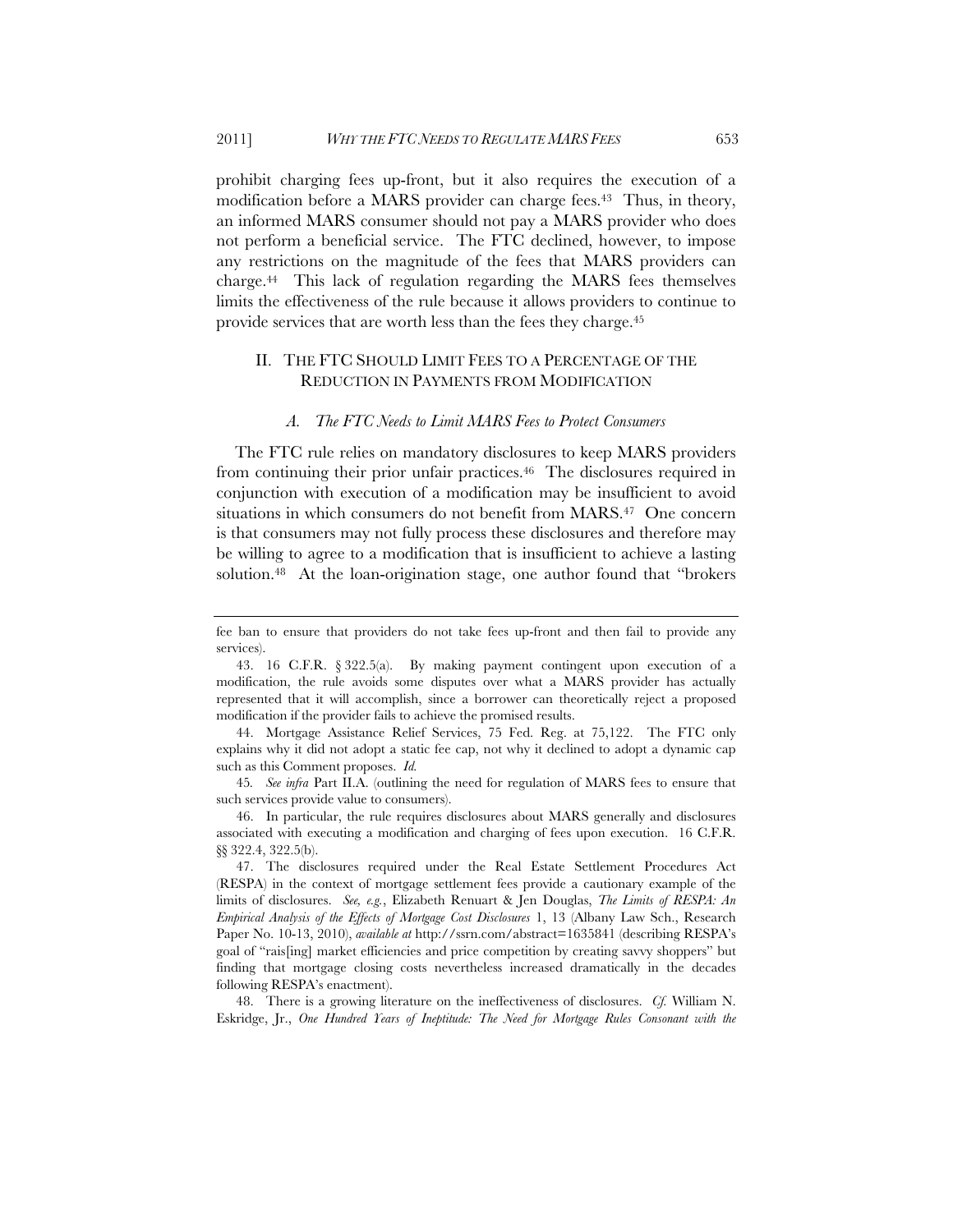were virtually unanimous in saying that borrowers never withdrew from a loan after reading the final disclosures at the closing, and never used those disclosures for their stated purpose of comparison shopping for loans."49 This is of particular concern in the loan-modification context, since borrowers are unlikely to have experience modifying loans or evaluating services that help them do so, meaning that disclosures are likely to be less effective.50 Further, MARS is an "experience good"—a good whose quality a consumer cannot ascertain until after purchasing it—and is one for which repeat customers are unlikely.51 Where this is the case, a service provider has a reduced incentive to provide services that are satisfactory in the long term.52

In addition to the difficulties in relying on disclosure, MARS providers do not have appropriate incentives to ensure that a borrower only accepts a worthwhile modification under the FTC's rule. The rule requires that, for a MARS provider to receive payment, the consumer must receive and execute a modification.<sup>53</sup> The rule does not, however, refer to the terms of

49. Sovern, *supra* note 26, at 779.

50*. See* Omri Ben-Shahar & Carl E. Schneider, *The Failure of Mandated Disclosure* 62 (Univ. of Mich. Law Sch. Empirical Legal Studies Ctr., Working Paper No. 9, 2010), *available at* http://law.bepress.com/umichlwps/empirical/art9 (surveying the pitfalls of disclosures but acknowledging, "Where people make a decision regularly, they become expert at making those decisions"). *Cf.* Eskridge, *supra* note 48, at 1086 ("The typical homebuyer is not very knowledgeable about the market for homes, financing, and settlement services and tends to defer to more sophisticated intermediaries . . . who are more interested in closing transactions than in obtaining the best deal for the buyer.").

51. Henry N. Butler & Jason S. Johnston, *Reforming State Consumer Protection Liability: An Economic Approach*, 2010 COLUM. BUS. L. REV. 1, 48–49 (noting that with "experience goods . . . the consumer learns the actual quality of the good after buying and using it"). It is difficult and troubling to imagine repeat MARS customers, given the dire circumstances that lead borrowers to use MARS.

52. There are few consequences for providers of experience goods that operate in a context where repeat customers are rare. The lack of repeat customers eliminates much of the incentive to satisfy customers, since there is no realistic threat that dissatisfied customers will take their business elsewhere in the future. *See id.* at 61 (differentiating between the effectiveness of this threat for various products, but noting that the ability of consumers to punish sellers by taking their business elsewhere is nonexistent for some experience goods).

*Economic and Psychological Dynamics of the Home Sale and Loan Transaction*, 70 VA. L. REV. 1083, 1086 (1984) (positing that "[f]ederally mandated disclosures do little to protect many homebuyers" in the context of loan origination). *See generally* Ronald J. Mann, *"Contracting" for Credit*, 104 MICH. L. REV. 899 (2006) (examining difficulties with ensuring that credit card disclosures create informed consumers); Florencia Marotta-Wurgler, *Does Disclosure Matter?* (NYU Sch. of Law, NYU Ctr. for Law, Econ. and Org., Law & Econ. Research Paper Series, Working Paper No. 10-54, 2010), *available at* http://ssrn.com/abstract=1713860 (finding that increased accessibility of contract terms does not increase readership and that consumers are likely to purchase products regardless of the terms).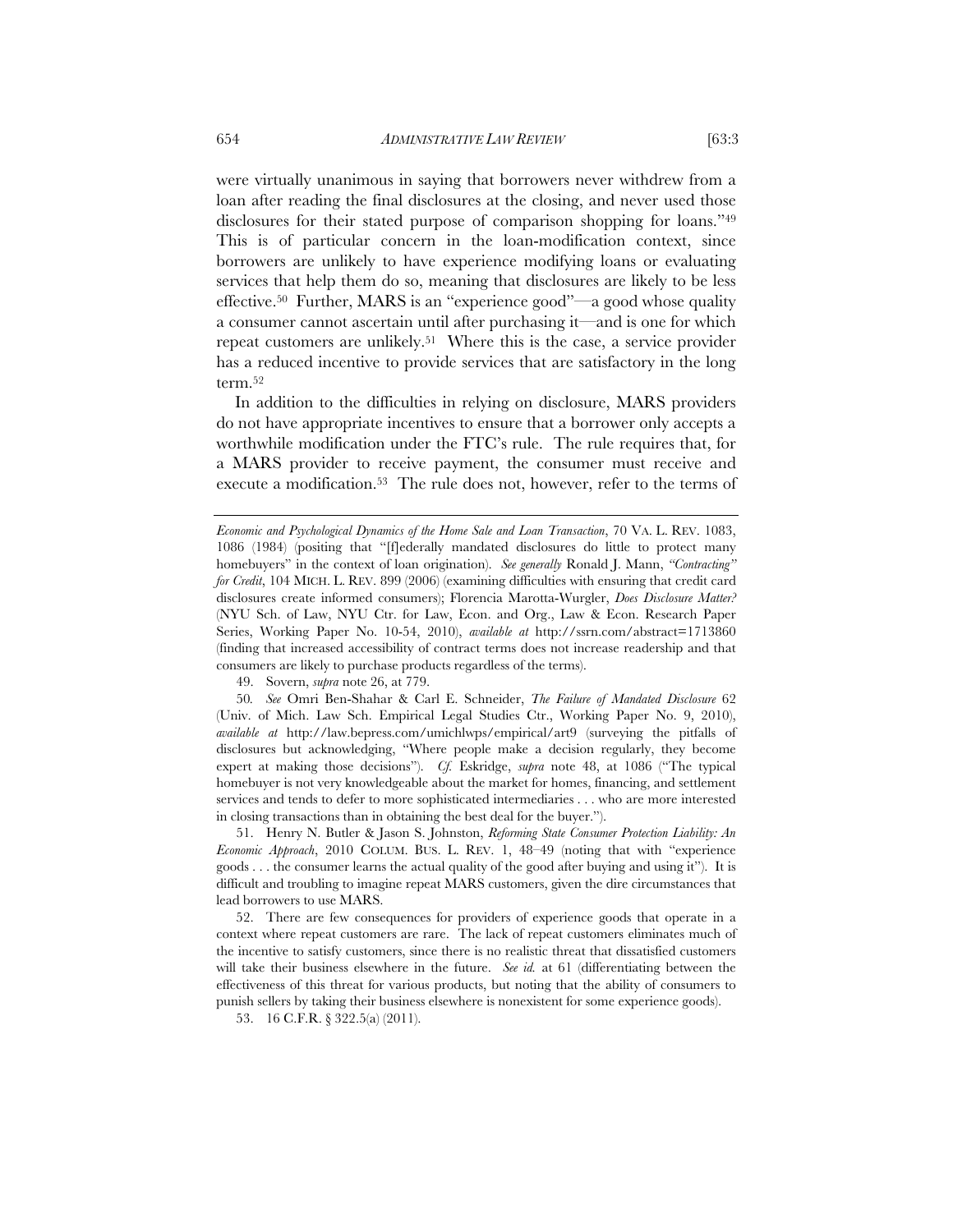the executed modification.54 Thus, MARS providers' incentives are to obtain *any* modification, not the best modification possible.55 Once providers negotiate for a modification from servicers, they can use their role as counselors to pressure consumers to execute the modification. If, on the other hand, the regulations required fees for MARS to relate to the modification achieved, then the provider would have an incentive to achieve the greatest savings possible for the borrower.

Such a contingent fee structure would be somewhat similar to that generally used by real estate brokers.<sup>56</sup> Real estate brokers receive a commission that is a predetermined percentage of the sale price of the property. This practice arose as a result of market conditions, not regulation.57 Some have argued that this arrangement favors the seller, since higher sales prices result in higher commissions.58 With MARS, however, tying fees to the modification obtained would align the provider's and borrower's interests while not harming the counterparty—i.e., the servicer—because unlike the broker, the provider only represents the borrower.

Arguments regarding the insufficiency of disclosure in informing consumers' decisions also explain why allowing a borrower to reject a proposed modification and avoid paying for MARS is insufficient. Many borrowers will not know whether they are getting a modification that justifies the cost of MARS and thus will be unable to make an informed choice.59 Requiring that fees be based on the results achieved with a modification, however, ensures that even after accounting for MARS fees

<sup>54.</sup> Anecdotal information from before the rule's enactment suggests that MARS providers generally do not charge an outcome-based fee, and there is no reason to believe that this aspect of the industry's model will change after the rule's implementation. *See, e.g.*, SAUNDERS ET AL., *supra* note 27, at 10–11 (listing examples of fees determined up-front that borrowers paid to MARS providers).

<sup>55.</sup> This is particularly the case because, unlike some other service providers, MARS providers face a low likelihood of having repeat customers given the remedial nature of their services. *See supra* note 52 and accompanying text.

<sup>56</sup>*. See* GEORGE LEFCOE, REAL ESTATE TRANSACTIONS, FINANCE, AND DEVELOPMENT 42–43 (6th ed. 2009) (explaining that brokers generally operate on a contingent fee basis, where compensation is calculated as a fixed percentage of the selling price of property).

<sup>57</sup>*. Id.*

<sup>58.</sup> Patricia A. Wilson, *Nonagent Brokerage: Real Estate Agents Missing in Action*, 52 OKLA. L. REV. 85, 104 (1999) (suggesting that there is an "inherent conflict of interest, which tends to favor the seller" under the standard broker's contingent fee arrangement).

<sup>59</sup>*. See supra* note 48 and accompanying text (describing the inadequacy of disclosure at ensuring rational decisionmaking).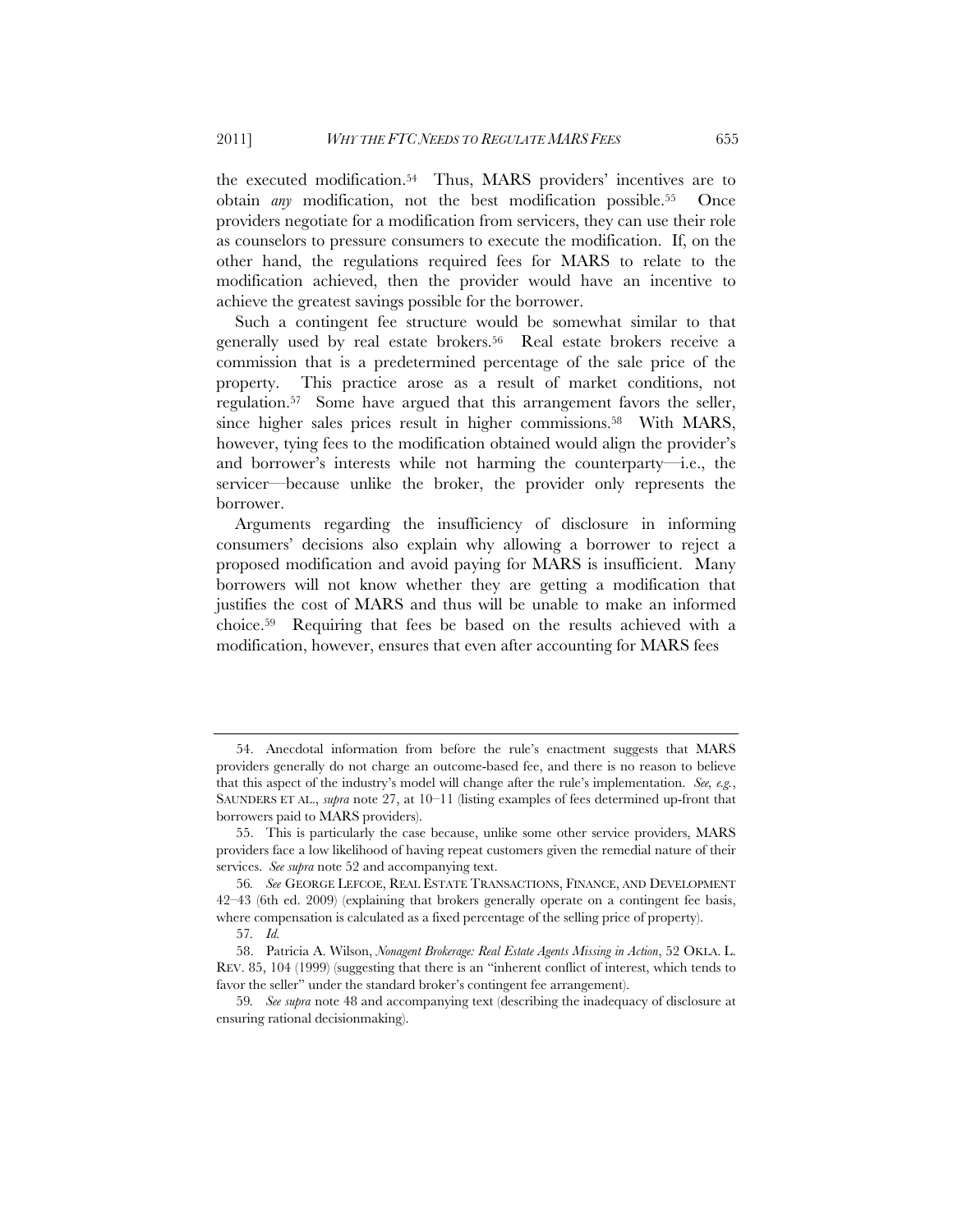the borrower will still receive a benefit from the modification. Moreover, such regulation of fees would fall within the FTC's authority to adopt regulations regarding unfair mortgage practices.60

#### *B. The FTC Has the Authority to Regulate MARS Fees to Avoid Unfair Practices*

A MARS regulatory regime like the FTC's that does not limit the fees that providers charge leaves consumers in danger of paying fees unjustified by the services they receive.61 Regulation of fees is within the scope of the FTC's authority to regulate unfair practices since the agency can declare a practice unlawful if it finds "the act or practice causes or is likely to cause substantial injury to consumers which is not reasonably avoidable by consumers themselves and not outweighed by countervailing benefits to consumers or to competition."62 Thus, fee regulation would need to pass a three-prong test to fall within FTC authority: (1) it must regulate a practice that causes substantial injury; $63$  (2) the practice must not have countervailing benefits;64 and (3) the injury caused by the practice must not be reasonably avoidable by consumers.<sup>65</sup> The FTC addressed the concept of a fee cap in its Statement of Basis and Purpose, suggesting that it may not have the authority to enact such a cap.<sup>66</sup> However, in addressing the issue, the FTC described the downsides of a static cap on fees,<sup>67</sup> which is significantly different from requiring that fees be proportional to the outcome achieved.68 The following discussion shows that the FTC does, in fact, have the authority to regulate fees.

<sup>60.</sup> Credit Card Accountability Responsibility and Disclosure (Credit CARD) Act of 2009, Pub. L. No. 111-24, § 511(a), 123 Stat. 1734, 1763–64 (2009).

<sup>61</sup>*. See supra* Part II.A. (outlining the risk that MARS providers' fees will exceed the savings achieved by a modification).

<sup>62. 15</sup> U.S.C. § 45(n) (2006).

<sup>63</sup>*. Id.*

<sup>64</sup>*. Id.*

<sup>65</sup>*. Id.*

<sup>66</sup>*. See* Mortgage Assistance Relief Services, 75 Fed. Reg. 75,092, 75,122 (Dec. 1, 2010) (codified at 16 C.F.R. pt. 322) (finding that the market should control MARS, and "the Commission's role is to remove obstacles to consumers making the informed choices that are necessary to a properly functioning market").

<sup>67</sup>*. See id.* at 75,122 n.351 (defending the decision not to adopt a fee cap by referring to disadvantages associated with "fixed maximum fee[s]," without weighing the costs and benefits of dynamic fee regulations).

<sup>68.</sup> The Statement of Basis and Purpose refers to a concern that "changes in market conditions and technologies render the fixed maximum fee too low . . . or too high." *Id.* A dynamic cap, such as one tied to the amount of savings that a borrower receives, has the advantage of adapting to changing circumstances.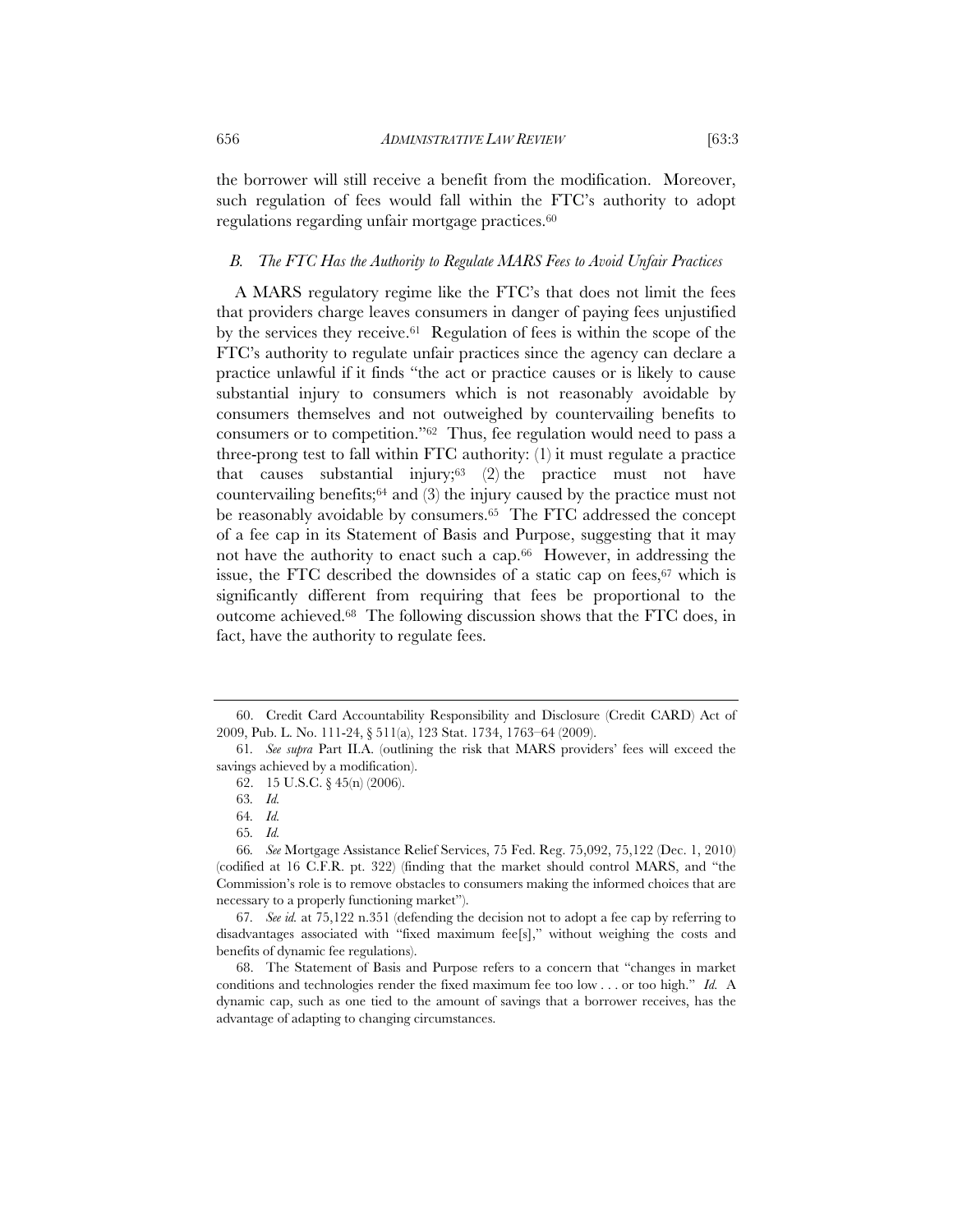#### *1. Excessive Fees Cause Substantial Injury*

A fee cap is necessary to avoid substantial injury. MARS providers' high-pressure sales tactics leave consumers vulnerable to agreements that involve excessive fees.69 In enacting its prohibition on advance fees, the FTC tried to avoid the situation in which MARS providers charge up-front fees and do not provide the promised services.70 This alone does not fully address the problem with MARS fees. It is likely—given that the rule does not regulate fees beyond banning up-front payments—that MARS providers will insist on a flat fee, with the amount determined up-front, for the provision of their services.71 While it is possible that a borrower might refuse to execute the modification if the predetermined fee is greater than her savings from the proposed modification, the borrower will only refuse if she actually understands that this is the case. If the borrower does not adequately understand the modification, she will likely focus on the fact that the modification has some initial reduction in payments. It is not unlikely, given the circumstances, that the borrower will end up executing the modification before realizing that the MARS provider's fee leaves her worse off.72

Another FTC rule and the litigation surrounding it are instructive in evaluating the injury from excessive MARS fees. The consumer injury from the absence of a fee cap parallels the injury at issue in the adoption of the Credit Practices Rule, which survived challenge in *American Financial Services Ass'n v. FTC.*<sup>73</sup> That rule regulates six types of creditor remedies, including wage assignments and security interests in household goods.74 In adopting its rule, the FTC determined that security interests in household goods and wage assignments constituted "unfair" trade practices.75 The American Financial Services Association and South Carolina Department of Consumer Affairs challenged these parts of the rule, arguing that they exceeded the FTC's unfairness authority "because in the absence of seller

<sup>69</sup>*. Cf. id.* at 75,116 ("Consumers in financial distress suffer monetary harm . . . when, following sales pitches frequently characterized by high pressure and deception, they use their scarce funds to pay in advance for promised results.").

<sup>70</sup>*. Id.* at 75,120.

<sup>71.</sup> This type of arrangement would make sense for a MARS provider, given that it will incur costs largely unrelated to its level of success and thus will want to know that it will recoup these costs upon execution of a modification.

<sup>72</sup>*. See supra* Part II.A. (arguing that disclosures alone do not ensure informed consumers).

<sup>73. 767</sup> F.2d 957, 962 (D.C. Cir. 1985).

<sup>74</sup>*. Id.* at 963. The rule also regulates confessions of judgment, waivers of exemption, pyramiding of late charges, and cosigner liability. *Id.*

<sup>75</sup>*. Id.* at 964.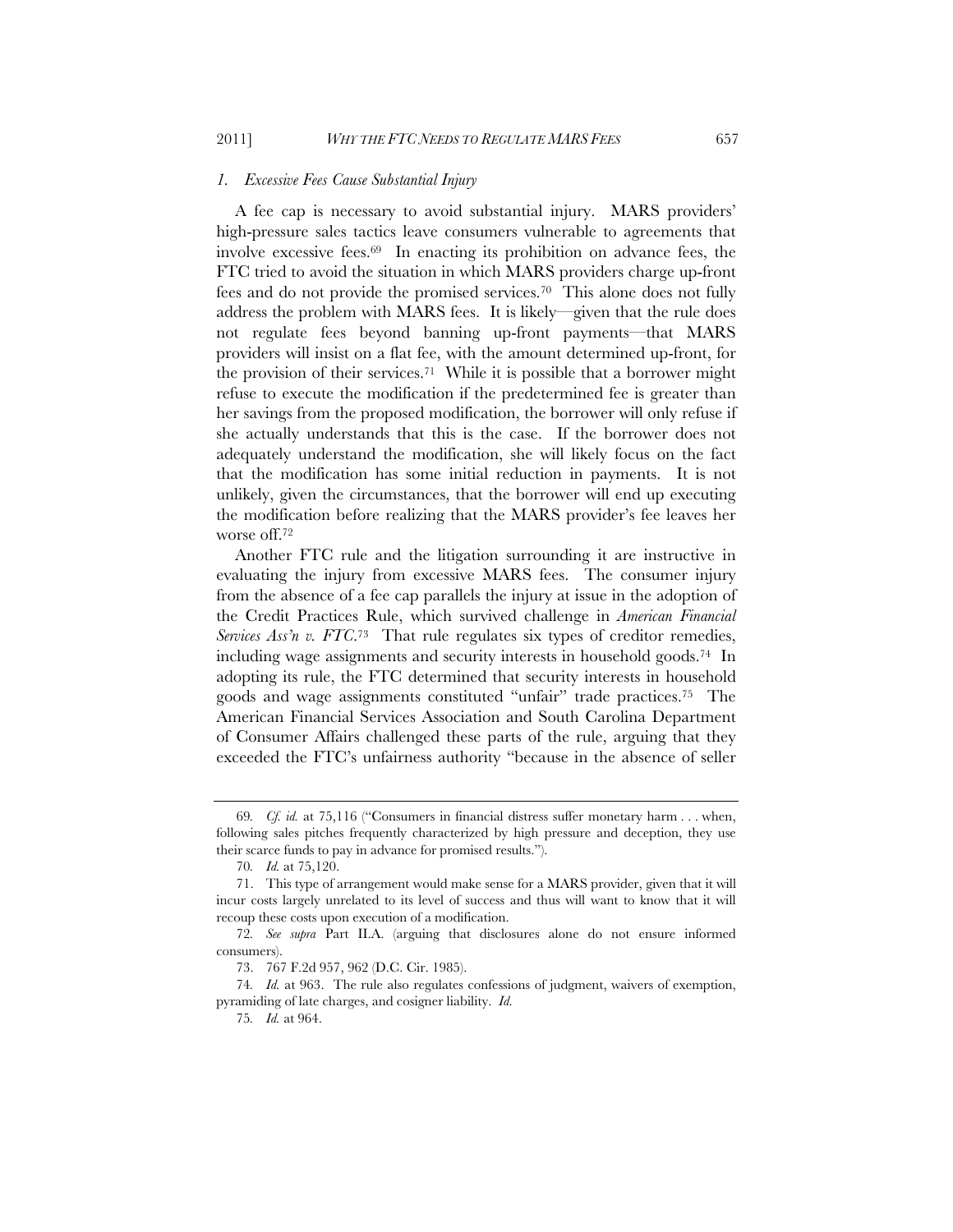overreaching in the form of deceit, coercion or nondisclosure of material information, the FTC may not intercede in the market as an 'invisible hand' to obtain 'better bargains' for consumers."<sup>76</sup> In upholding the rule, the court acknowledged the relevance of consumers' already distressed circumstances in determining the injury resulting from such practices.77 The MARS consumer's circumstances are not unlike the debtor's situation that the court describes, because in both cases the consumer is "most likely already enmeshed in a financial crisis."78 Homeowners who use MARS are generally unable to keep up with their mortgage payments.79 If a MARS provider charges an excessive fee, the borrower, despite obtaining a modification, will likely still be unable to make her mortgage payments after paying the MARS provider's fee and will end up losing her home.

The MARS consumer is also similar to the consumer protected by the Credit Card Practices Rule because both consumers may lose items with greater value to them than others. In *American Financial Services*, the court noted that when creditors seize household goods, "the replacement cost to the consumer is substantial, not to mention the sentimental value of the possessions and psychological impact of the loss on the consumer."80 The loss of a house through foreclosure similarly involves the forfeiture of a possession with a high replacement cost, particularly given the unique nature of real property.81 The fact that many homeowners attach great sentimental value to their homes and associated memories compounds this  $loss<sub>.82</sub>$ 

Finally, the MARS consumer is in a time-sensitive position that heightens the need for fee regulation rather than the rule's up-front fee ban. If the MARS consumer avails herself of her right to reject the modification

<sup>76</sup>*. Id.*

<sup>77</sup>*. Id.* at 973 (comparing the minimal value of household items seized to the creditor with the consumer's financial and psychological loss).

<sup>78</sup>*. Id.*

<sup>79.</sup> Mortgage Assistance Relief Services, 75 Fed. Reg. 75,092, 75,117 (Dec. 1, 2010) (codified at 16 C.F.R. pt. 322) ("MARS providers direct their claims to financially distressed consumers who often are desperate for any solution to their mortgage problems and thus are vulnerable to the providers' purported solutions.").

<sup>80</sup>*. Am. Fin. Servs. Ass'n*, 767 F.2d at 973*.*

<sup>81</sup>*. See, e.g.*, 1 JAMES C. BONBRIGHT, THE VALUATION OF PROPERTY 66 (1937) (pointing out that valuing a home at what the owner might receive as payment from someone else for it will not account for the full value of the home to the owner); ALFRED A. RING & JAMES H. BOYKIN, THE VALUATION OF REAL ESTATE 66 (3d ed. 1986) (noting the distinct valuation issues pertaining to real estate because of uniqueness and immovability).

<sup>82</sup>*. See, e.g.*, John Fee, *Eminent Domain and the Sanctity of Home*, 81 NOTRE DAME L. REV. 783, 791–92 (2006) (arguing that just compensation for homes in eminent domain cases should be higher than market value and listing ways that homeowners attach personal, nonmonetary value to their homes).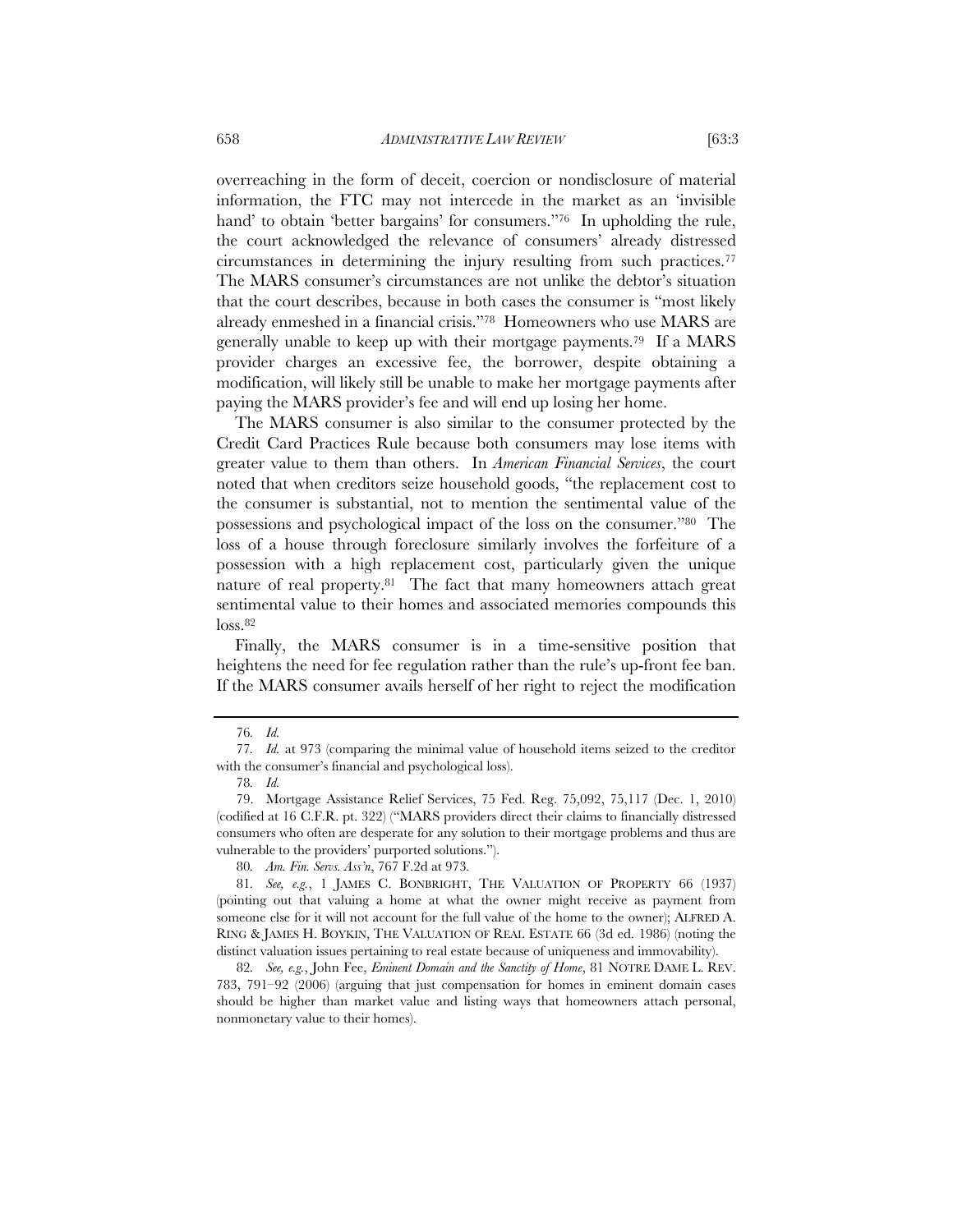that a provider obtains and thus avoids paying the provider, $83$  she has nonetheless lost the time required to negotiate the modification. Given that the borrower is already in a time-sensitive position when enlisting a MARS provider's assistance, the lost time itself constitutes a significant injury to the borrower.84 Thus, the MARS consumer's precarious financial position, the nature of the property MARS consumers stand to lose as a result of excessive fees, and the time-sensitive position of the MARS consumer mean that excessive MARS fees cause substantial injury to consumers.

# *2. The Benefits from Unregulated Fees are Insufficient to Overcome the Injury to Consumers*

While excessive MARS fees cause substantial injury to consumers, allowing providers to determine fees without any government regulation provides little benefit. The potential harm of regulating the fees that MARS providers charge is that providers will cease to exist.<sup>85</sup> One must assess this harm with an awareness of the broader context in which MARS providers operate. The government provides free services to help borrowers negotiate modifications with their lenders.<sup>86</sup> A borrower can also attempt to negotiate on her own behalf.87 Further, the FTC has noted

<sup>83.</sup> *See* Prohibition on Collection of Advance Payment and Related Disclosures, 16 C.F.R. § 322.5(b) (2011).

<sup>84</sup>*. See supra* note 41 (noting the time-sensitive nature of the typical MARS consumer's circumstances).

<sup>85</sup>*. See* Mortgage Assistance Relief Services, 75 Fed. Reg. 75,092, 75,115 (Dec. 1, 2010) (codified at 16 C.F.R. pt. 322) (referencing comments in response to the proposed advancefee ban in which MARS providers claimed that such a ban would drive providers out of business). There are reasons to encourage legitimate MARS providers, particularly because government-sponsored services have not been sufficient to help every borrower who needs assistance. *See, e.g.*, *Hearing*, *supra* note 34, at 84 (prepared statement of Lauren Saunders, Managing Att'y, National Consumer Law Center) ("Though the free services offered by HUD-approved housing counseling agencies are unquestionably the first and best option for struggling homeowners, these counselors are overwhelmed and some homeowners report difficulties in getting through to them. For some homeowners, it would be well worth \$2,000 or \$3,000 to obtain an affordable modification . . . ."); Andrews, *supra* note 3 (describing how various classes of borrowers are ineligible for government-sponsored help).

<sup>86</sup>*. See supra* notes 2–3 (discussing government-sponsored efforts, such as HAMP, which are meant to help borrowers struggling with their mortgage payments).

<sup>87</sup>*. See Hearing*, *supra* note 34, at 55 (prepared statement of Martha Coakley, Att'y Gen. of the Commonwealth of Massachusetts) (testifying that "most homeowners should be able to obtain a loan modification without having to hire someone to assist them"). *But cf.* Paul Kiel, *Borrowing Trouble: Some Lenders are Modifying Mortgages Only After Homeowners Waive Their Right to Sue*, SLATE, May 9, 2011, http://www.slate.com/id/2293391/pagenum/all/ (describing servicers' efforts to force borrowers to waive their rights, such as the right to sue for faulty documentation, in order to obtain modifications and thus highlighting borrowers'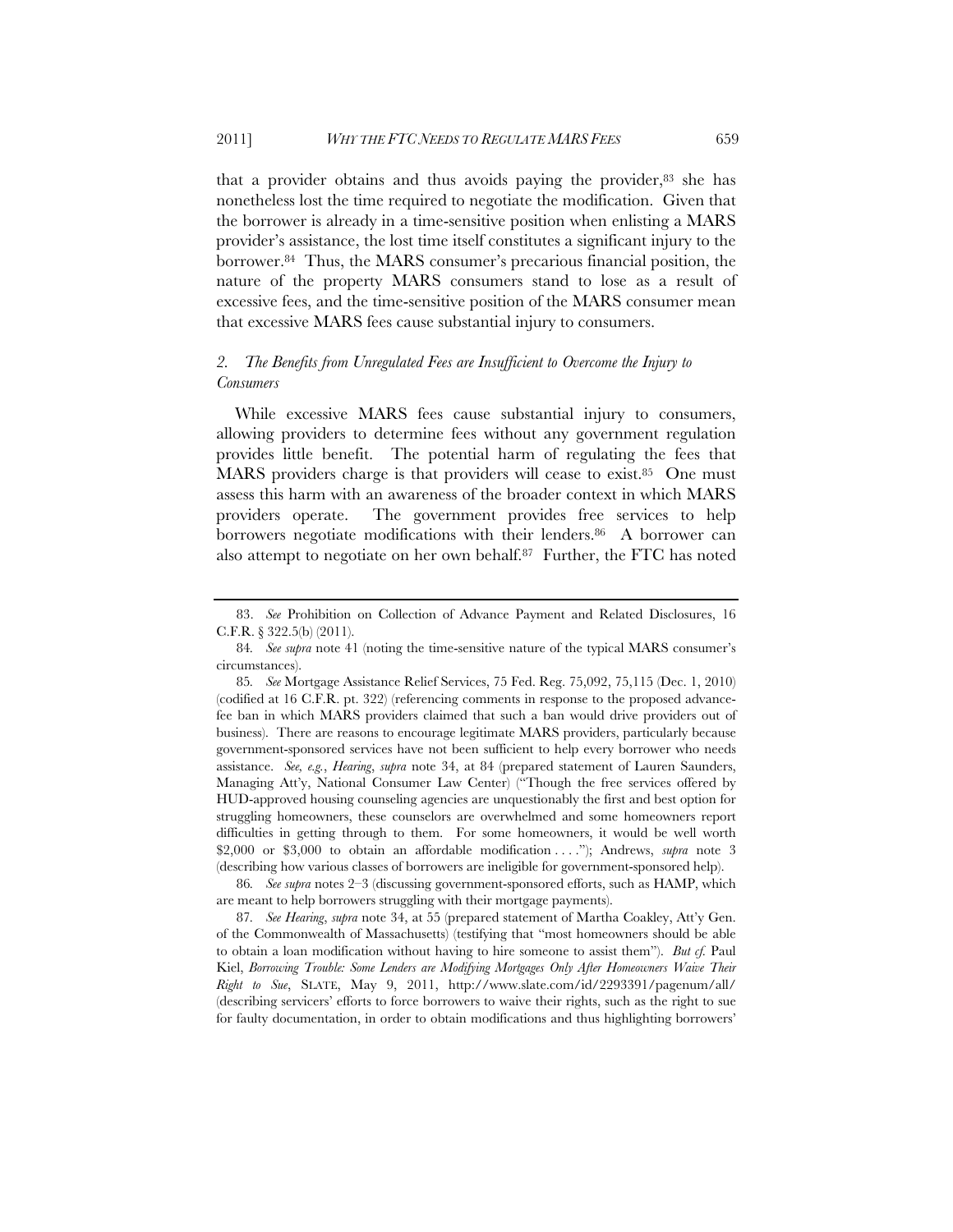that MARS rarely result in modifications.88 These factors lessen the overall benefit derived from the MARS industry.

In addition to the fact that the MARS industry is not essential, the most extreme consequences of regulating fees are only likely to occur where the benefits of MARS are minimal. In assessing the harm of providers no longer offering MARS in the context of the advance fee ban, the FTC decided that the harm was not sufficiently significant to outweigh the benefits of the advance fee ban.89 While there is a greater possibility that fee regulation would cause MARS providers to disappear, since the ban only deals with the timing rather than the amount of the payment, MARS is only valuable where a borrower obtains a beneficial loan modification. A modification will not be beneficial, and thus will not justify using MARS, where the fee charged leaves the borrower still unable to make her mortgage payments. Thus, even if a fee cap like the one this Recent Development argues for<sup>90</sup> would drive MARS providers out of business, this is no great harm.

#### *3. Consumers are Unable to Avoid the Injury from Excessive Fees*

The final prong of the test for an FTC unfairness action requires that consumers be unable to reasonably avoid the injury from a practice.91 The direct injury to consumers from excessive fees for MARS is the money they lose to such fees. Given the frail financial status of the typical MARS consumer, however, this money will often mean the difference between being able to remain current on mortgage payments and defaulting.<sup>92</sup> Thus, the real injury from excessive fees is magnified in many cases beyond the excess money paid to also include default on the consumer's mortgage payments and the concomitant consequences. Given the nature of MARS, disclosure of fees is insufficient to aid consumers in avoiding excessive fees for three reasons: (1) MARS providers have a history of high-pressure sales tactics; (2) MARS consumers generally agree to fees upon contracting with providers even though results come later; and (3) MARS consumers are unlikely to respond to disclosures.

need for assistance in negotiating for modifications).

<sup>88</sup>*. See* Mortgage Assistance Relief Services, 75 Fed. Reg. at 75,118 ("[T]he rulemaking record demonstrates that the vast majority of consumers fail to receive successful loan modifications or other forms of mortgage assistance promised.").

<sup>89</sup>*. Id.* at 75,118–19.

<sup>90.</sup> *See infra* Part II.C. (proposing that fees be restricted to 15% of the borrower's savings and thus tying the fees to the modification obtained).

<sup>91. 15</sup> U.S.C. § 45(n) (2006).

<sup>92</sup>*. See supra* note 79 and accompanying text (explaining the financially vulnerable position of the typical MARS consumer).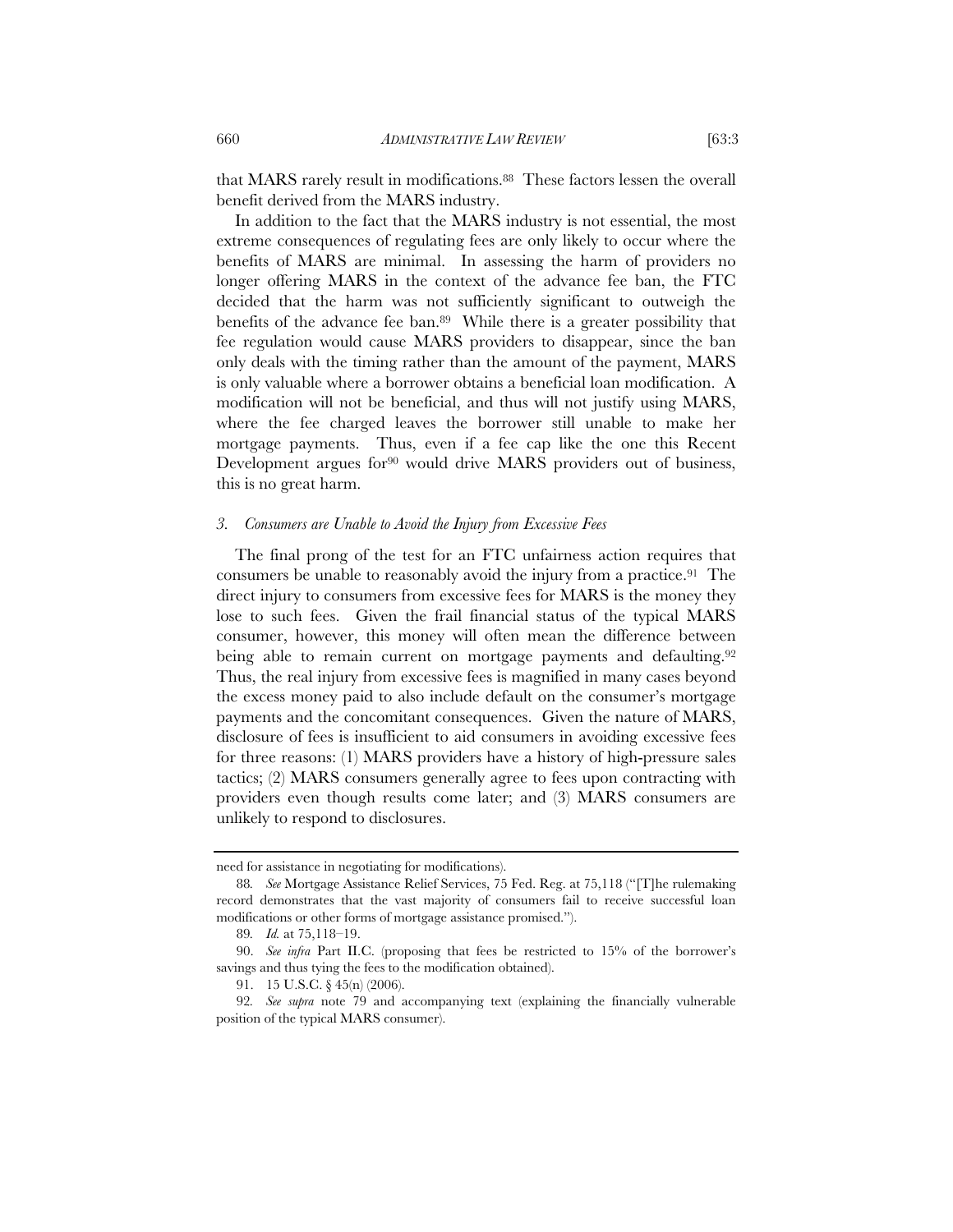First, MARS providers' history of deception and high-pressure sales tactics lowers the likelihood that their customers will adequately evaluate the terms of the contract they enter into with the provider.<sup>93</sup> For example, in a complaint against a MARS provider, Illinois Attorney General Lisa Madigan alleged that the provider targeted Polish consumers who did not speak English and then asked them to sign contracts written only in English.94 These high-pressure tactics operate in addition to MARS consumers' already vulnerable psychological position.95

In prior rulemakings, the FTC has found this consumer vulnerability relevant to determining whether consumers can reasonably avoid an injury, and courts have upheld rules based on such findings. For example, the court in *Pennsylvania Funeral Directors Ass'n v. FTC*96 evaluated the FTC's ban on "casket handling fee[s]" in the funeral services industry.97 The FTC issued the ban because funeral service providers were charging fees to consumers who bought caskets from third parties in order to discourage them from doing so.98 In assessing whether consumers could reasonably avoid the injury from such fees, the court stressed that "the FTC promulgated the original Funeral Rule . . . because of the particular vulnerability of funeral service consumers . . . [who] often do not have the time to 'shop around.'"99 The court found this argument persuasive in showing that consumers could not reasonably avoid the injury caused by the fees.100 Just as funeral service consumers are in a time-sensitive position that makes it difficult for them to compare prices, so too are MARS consumers, who must act quickly to avoid losing their homes.

<sup>93</sup>*. See, e.g.*, *Hearing*, *supra* note 34, at 51 (prepared statement of Martha Coakley, Att'y Gen. of the Commonwealth of Massachusetts) (describing aggressive advertising strategies employed by MARS providers, including "unsolicited telephone calls"); Mortgage Assistance Relief Services, 75 Fed. Reg. at 75,116 (referring to consumer injury resulting from "sales pitches frequently characterized by high pressure and deception"); NAT'L CMTY. REINVESTMENT COAL., *supra* note 7, at 26 (stating that "many law firms, former subprime lenders and other real estate professionals have diverted their talents to foreclosure assistance services"); SAUNDERS ET AL., *supra* note 27, at 8–9 (describing MARS providers' sales tactics, including the use of pressure and deceit).

<sup>94.</sup> Complaint for Injunctive and Other Relief at 6–7, People v. Ill. Loan Modification, LLC, No. 2010-CH-48287 (Ill. Cir. Ct. Nov. 9, 2010).

<sup>95</sup>*. Cf.* Am. Fin. Servs. Ass'n v. FTC, 767 F.2d 957, 974 (D.C. Cir. 1985) (describing various ways in which borrowers faced with threats upon default on consumer debts are particularly vulnerable because they are seeking any suggested "ways out" of debt).

<sup>96. 41</sup> F.3d 81 (3d Cir. 1994).

<sup>97</sup>*. Id.* at 82.

<sup>98</sup>*. See id.* at 84 (describing how funeral homes began charging casket handling fees in reaction to increased competition in casket sales).

<sup>99</sup>*. Id.* at 91–92.

<sup>100</sup>*. Id.*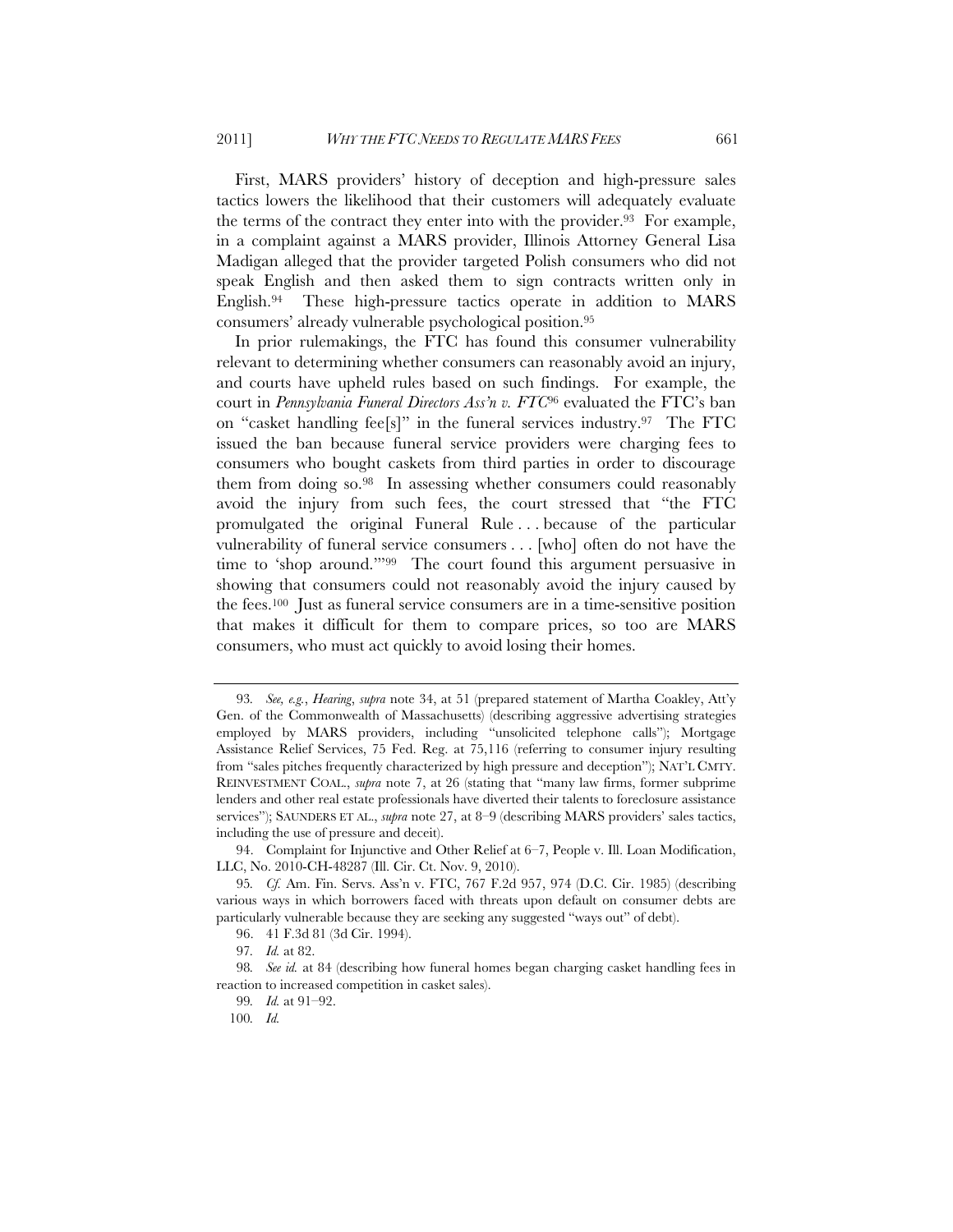Second, because MARS consumers are particularly vulnerable, MARS providers will continue to insist upon a predetermined fee in the absence of regulation to the contrary, making it difficult for consumers to avoid excessive fees. Lenders and servicers have been unwilling to agree to significant modifications, such as reductions in loan principal.<sup>101</sup> Thus, a MARS provider will want to protect itself against the probability that it will

not achieve a modification worthy of a high fee by charging a fee unrelated to the modification achieved. Until the borrower has received a modification offer, however, she cannot determine whether this fee will be justified.102 Requiring that fees be assessed in relation to the terms of the modification executed would ensure that the borrower did not owe the MARS provider more than she had saved through using the provider. It would also save consumers from gambling on whether their MARS provider would end up obtaining modifications that justified the provider's fees.

Finally, disclosure is an ineffective way to aid consumers in avoiding harm.<sup>103</sup> The FTC dealt with the concept of consumer ability to avoid injury in the seminal case of *In re International Harvester Co.*104 That case involved a company that made tractors with fuel-cap issues that occurred very infrequently but with potentially drastic consequences.105 In explaining that consumers could not reasonably avoid injury, the FTC noted that the concept "depends, not just on whether people know the physical steps to take in order to prevent [the injury], but also on whether they understand the necessity of actually taking those steps."106 Applying this logic to MARS, in order for consumers to be able to avoid the injury from excessive fees, they not only need to know that excessive fees will harm them, but also need to know how to identify and avoid excessive fees. To the extent that disclosures do not succeed in informing MARS consumers of the need to demand lower fees, disclosure alone will leave consumers unable to avoid the injury from excessive fees.

<sup>101</sup>*. See, e.g.*, White, *supra* note 29, at 1127 (describing servicers' failure to agree to adequate modifications).

 <sup>102.</sup> Further, the borrowers who use MARS are in a time-sensitive position and thus cannot afford to wait until the provider has obtained a modification offer in order to determine whether to accept the offer (in which case they will need to pay the provider's fee) or reject it. *See supra* note 41 (explaining the time-sensitive position of the typical MARS consumer).

<sup>103</sup>*. See supra* note 48 and accompanying text (discussing the ineffectiveness of relying on disclosures to ensure that consumers understand the terms of modifications).

<sup>104. 104</sup> F.T.C. 949 (1984).

<sup>105</sup>*. Id.* at 1051.

<sup>106</sup>*. Id.* at 1066 (citation omitted).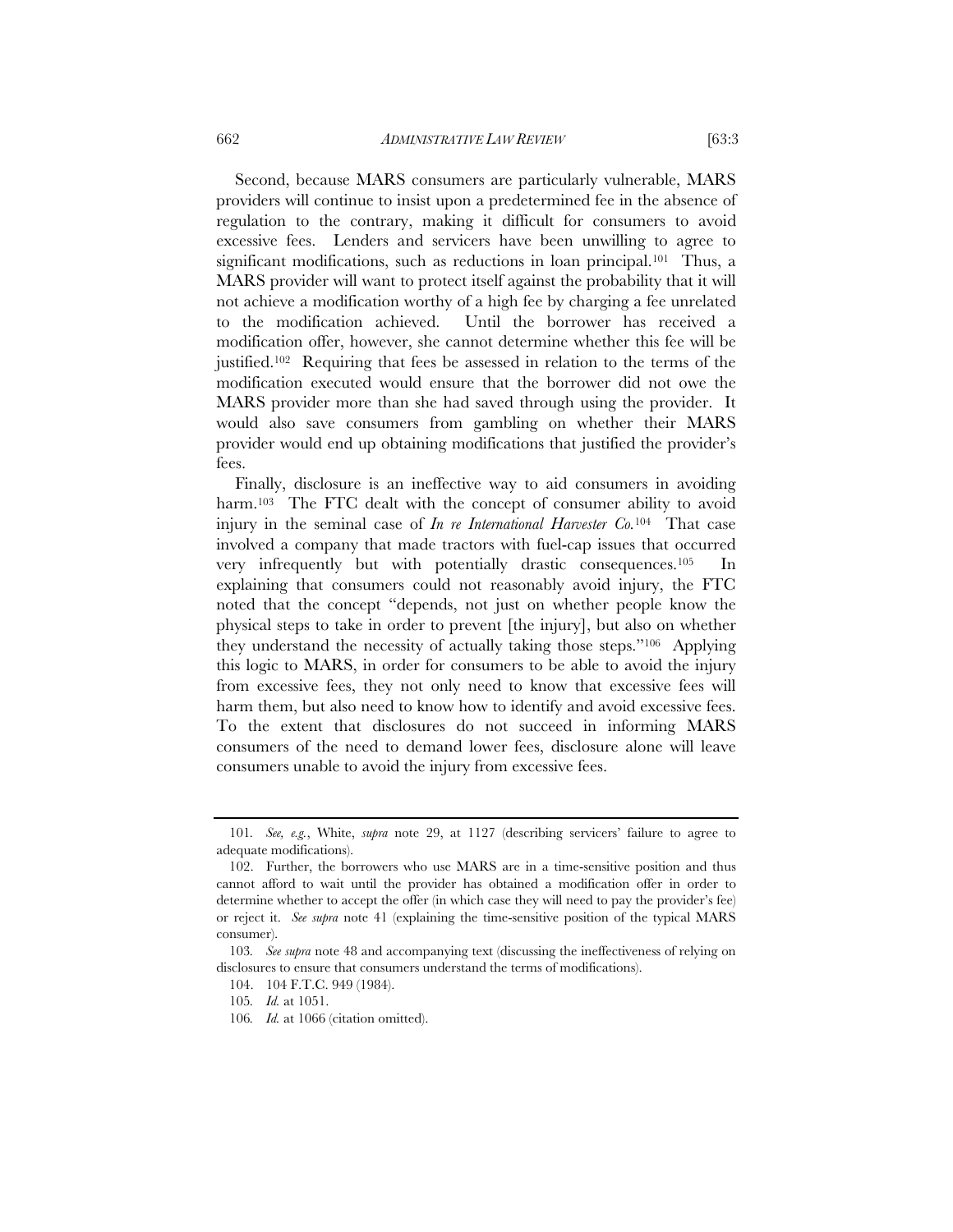### *C. The FTC Should Adopt a Hybrid of the Illinois and Maine Approaches to Fee Regulation*

Given the abusive practices prevalent in the MARS industry and the inability of the FTC rule to fully address them, it is helpful to look at state efforts to regulate MARS for guidance on how to improve the rule. At least twenty-four states and the District of Columbia have laws regulating MARS.107 Of the states that regulate MARS, both Maine and Illinois have specifically attempted to regulate the fees that providers can charge.<sup>108</sup> In 2009, Illinois enacted a statute that limits the fees that "distressed property consultants" can charge.109 For modifications that reduce payments for five years or more, a consultant cannot charge more than "the lesser of the homeowner's: (1) existing monthly principal and interest mortgage payment; or (2) total net savings derived from the lowered monthly principal and interest mortgage payment over the succeeding 12 months."110 For modifications that do not last as long, fees cannot exceed "50% of the owner's existing monthly principal and interest mortgage payments."111

Thus, fees in Illinois are limited in accordance with a borrower's circumstances. Further, a consultant cannot "claim, demand, charge, collect, or receive any compensation until after the distressed property consultant has fully performed each service the distressed property consultant contracted to perform or represented he or she would perform."<sup>112</sup> This means that a consultant cannot charge up-front fees.<sup>113</sup>

<sup>107</sup>*. See* SAUNDERS ET AL., *supra* note 27, at 20 (listing the various ways different states have regulated MARS).

 <sup>108.</sup> Neither statute uses the *MARS* terminology, but each attempts to regulate a largely similar set of service providers.

 <sup>109. 765</sup> ILL. COMP. STAT. ANN. 940/70 (West 2009). The statute defines a "distressed property" as "residential real property . . . that is in foreclosure or at risk of loss due to nonpayment of taxes, or whose owner is more than 30 days delinquent on any loan that is secured by the property*." Id.* 940/5. Thus, the statute does not appear to apply to consultants' activities where a homeowner is not already behind on her mortgage payments. 110*. Id.* 940/70.

<sup>111</sup>*. Id.*

<sup>112</sup>*. Id.* 940/50(a)(1).

<sup>113.</sup> The Illinois prohibition on up-front fees, however, provides less protection than the FTC rule. The Illinois statute requires that a consultant complete the service she represented that she would perform before receiving payment. *Id.* This prohibition acts in conjunction with the borrower's right to rescind her contract with the consultant "at any time until after the distressed property consultant has fully performed each service the distressed property consultant contracted to perform or represented he or she would perform." *Id.* 940/15(a). The FTC rule, on the other hand, prohibits payment until the borrower has executed a modification, thus distancing the payment contingency from performance of represented services and making payment effectively depend instead on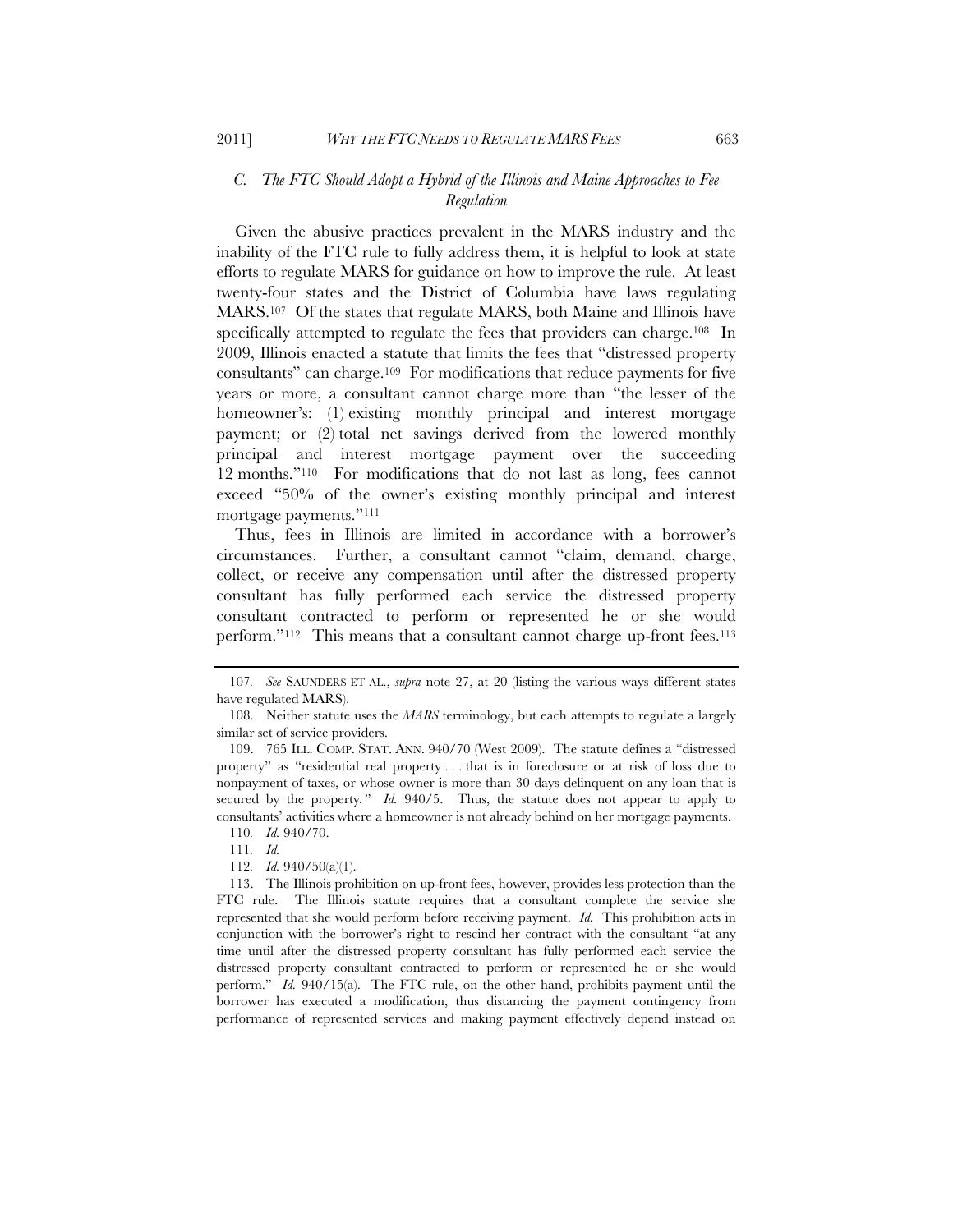The limitation on fees when the modification does not last for five years, however, is unrelated to the savings achieved by the modification. Given the difficulty borrowers have had in obtaining lasting modifications,114 this aspect of the statute is significant. Despite the statute's shortcomings, Illinois Attorney General Lisa Madigan has used the statute to aggressively address unfair MARS practices.115

Maine adopted its Debt Management Services Act in 2007.116 Under the Act, a "debt management service" includes one that is "[a]cting or offering to act as an intermediary between a consumer and one or more creditors of the consumer for the purpose of adjusting, settling, discharging, reaching a compromise on or otherwise altering the terms of payment of the consumer's obligation."117 The Act limits fees so that a provider can charge a "one-time initial or set-up fee" of at most seventy-five dollars<sup>118</sup> and a "reasonable fee not to exceed 15% of the amount by which the consumer's debt is reduced as part of each settlement."119 Maine, like Illinois, has used its statute to combat unfair MARS practices in conjunction with other state and federal actions.120

Having seen that the FTC has the authority to regulate MARS fees, it is helpful to look to the Illinois and Maine statutes for guidance regarding how the FTC ought to regulate such fees. The Illinois statute bans up-front

116. 2007 Me. Legis. Serv. 60 (West).

borrower satisfaction (assuming that a borrower will not execute a modification that she is not satisfied with). *See supra* note 43 and accompanying text.

<sup>114</sup>*. See supra* note 31 (explaining difficulties homeowners have encountered in trying to obtain modifications).

<sup>115</sup>*. See, e.g.*, Press Release, Ill. Attorney Gen. Lisa Madigan, Madigan Files Two Mortgage Rescue Fraud Lawsuits, Seeks Immediate Ban on Companies' Operations (April 6, 2009), *available at* http://www.illinoisattorneygeneral.gov/pressroom/2009\_04/ 20090406.html (describing fees of MARS providers targeted by complaint and noting past judgments against providers of over \$1.8 million); *see also* Mary Ellen Podmolik & Katherine Skiba, *Feds Crack Down on Mortgage Rescue Fraud*, CHI. TRIB., June 18, 2010, at Sec. 1-31 (describing federal crackdown on MARS fraud as part of "Operation Stolen Dreams" as well as cases Attorney General Madigan filed in conjunction with federal efforts).

 <sup>117.</sup> ME. REV. STAT. ANN. tit. 32, § 6172(2)(D) (2009). The statute includes an exemption for a "person admitted to the practice of law in this State as of the effective date of this chapter, except to the extent that debt management services constitute the exclusive activity of that attorney." *Id.*  $\{6172(3)(C)\}$ .

<sup>118</sup>*. Id.* § 6174–A(1).

 <sup>119.</sup> *Id.* § 6174–A(2)(B).

<sup>120</sup>*. See, e.g.*, Press Release, Office of the Me. Attorney Gen., Attorney General Sues Unlicensed Foreclosure Rescue/Mortgage Modification Companies (Nov. 24, 2009), *available at* http://www.maine.gov/tools/whatsnew/index.php?topic=AGOffice\_Press&id =85238&v=article (alleging that certain MARS providers violated the state's fee restrictions and noting that the Bureau of Consumer Credit Protection had recovered over \$25,000 in restitution from providers).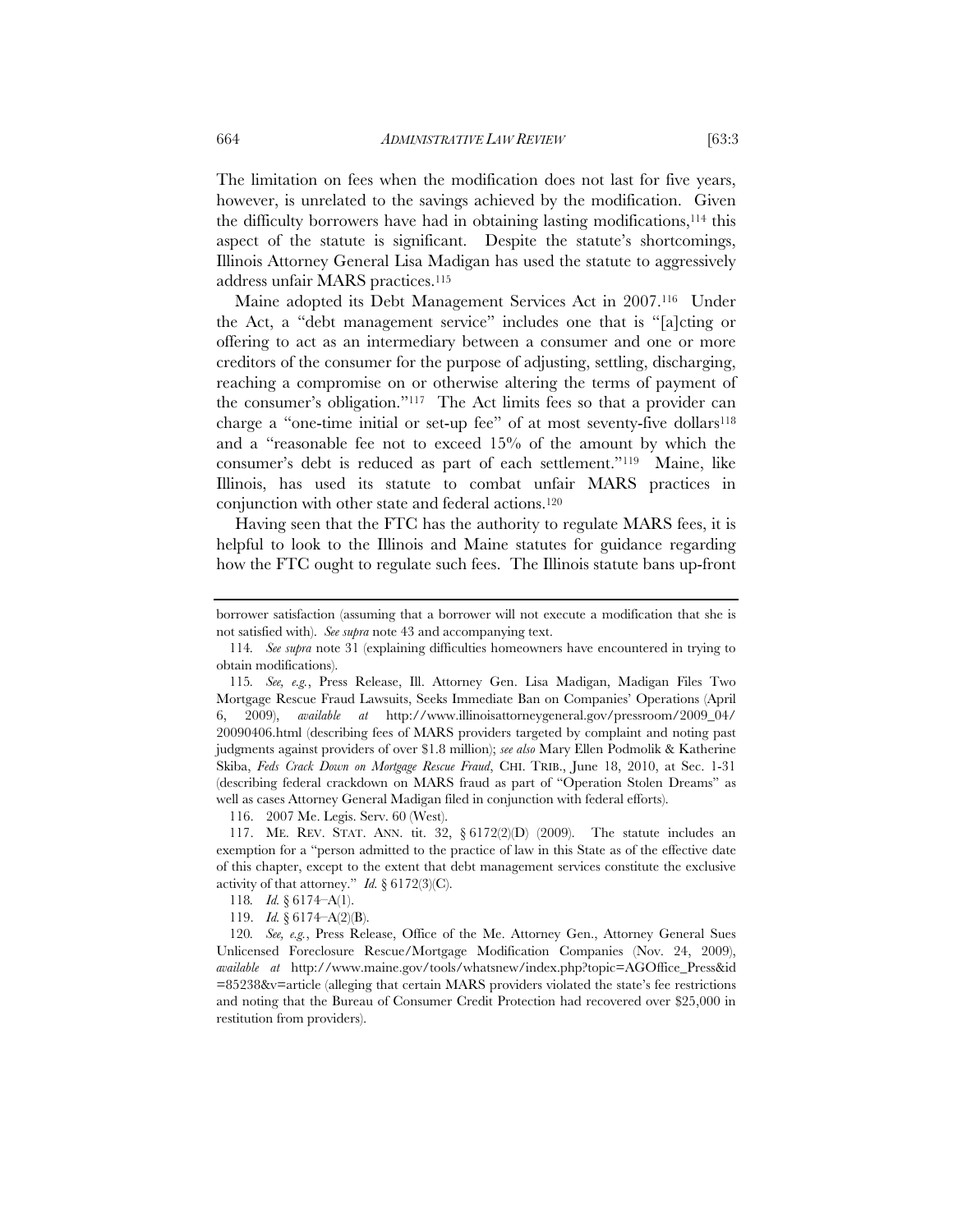fees entirely,121 while the Maine statute allows for a nominal initial fee.122 The FTC has banned up-front fees entirely, and this seems sensible given the low probability of achieving a successful modification and already cashstrapped nature of MARS consumers.123 The Maine statute provides a preferable approach to the extent that it ties a MARS provider's maximum fee to a borrower's actual savings rather than her monthly payment.124 This ensures greater adaptability of the fee regulation to a borrower's unique position. Further, this means that the MARS provider will attempt to achieve the greatest savings for the borrower, because greater savings mean a higher fee. Thus, the FTC should retain the rule's absolute ban on up-front fees, but should couple this with a ban on fees that exceed 15% of the savings achieved.

It is true that regulation of fees is more intrusive than disclosure requirements and even the prohibition on up-front fees because it gets to a fundamental element of the agreement between the consumer and the provider. Thus, such regulations as Illinois and Maine have adopted and this Recent Development has argued for may strike some as unneeded interference with consumer choice. According to such an argument, consumers should have the option of paying as much as they are willing to pay for services, without government interference. The FTC itself noted, "The purpose of the FTC's unfairness doctrine is not to allow the Commission to obtain better bargains for consumers."125 A static, fixed price cap might well fit this description of excessive government intervention because such a cap ignores the individual characteristics of a transaction and needs frequent reassessment to ensure continuing applicability.126 This is significant with MARS because the initial monthly payment and modification achieved will vary widely among different borrowers.127 However, dynamic caps on MARS fees such as those in

 127. Further, such a price cap would need constant revisiting to determine its continued reasonableness. *See id.* at 398 (noting that inflexible price-fixing agreements in the antitrust context require "ascertaining from day to day whether [they have] become unreasonable through the mere variation of economic conditions").

 <sup>121. 765</sup> ILL. COMP. STAT. ANN. 940/50(a)(1) (West 2009).

<sup>122.</sup> Tit. 32, § 6174–A(1).

<sup>123</sup>*. See* Mortgage Assistance Relief Services, 75 Fed. Reg. 75,092, 75116 (Dec. 1, 2010) (codified at 16 C.F.R. pt. 322) (noting that the majority of borrowers do not receive modifications even when they use MARS and pointing out that MARS consumers already tend not to have enough money to pay all of their bills).

<sup>124.</sup> Tit. 32, § 6174–A(2)(B).

 <sup>125.</sup> Mortgage Assistance Relief Services, 75 Fed. Reg. at 75,122 n.350.

<sup>126</sup>*. See, e.g.*, United States v. Trenton Potteries Co., 273 U.S. 392, 397 (1927) ("The reasonable price fixed today may through economic and business changes become the unreasonable price of tomorrow.").